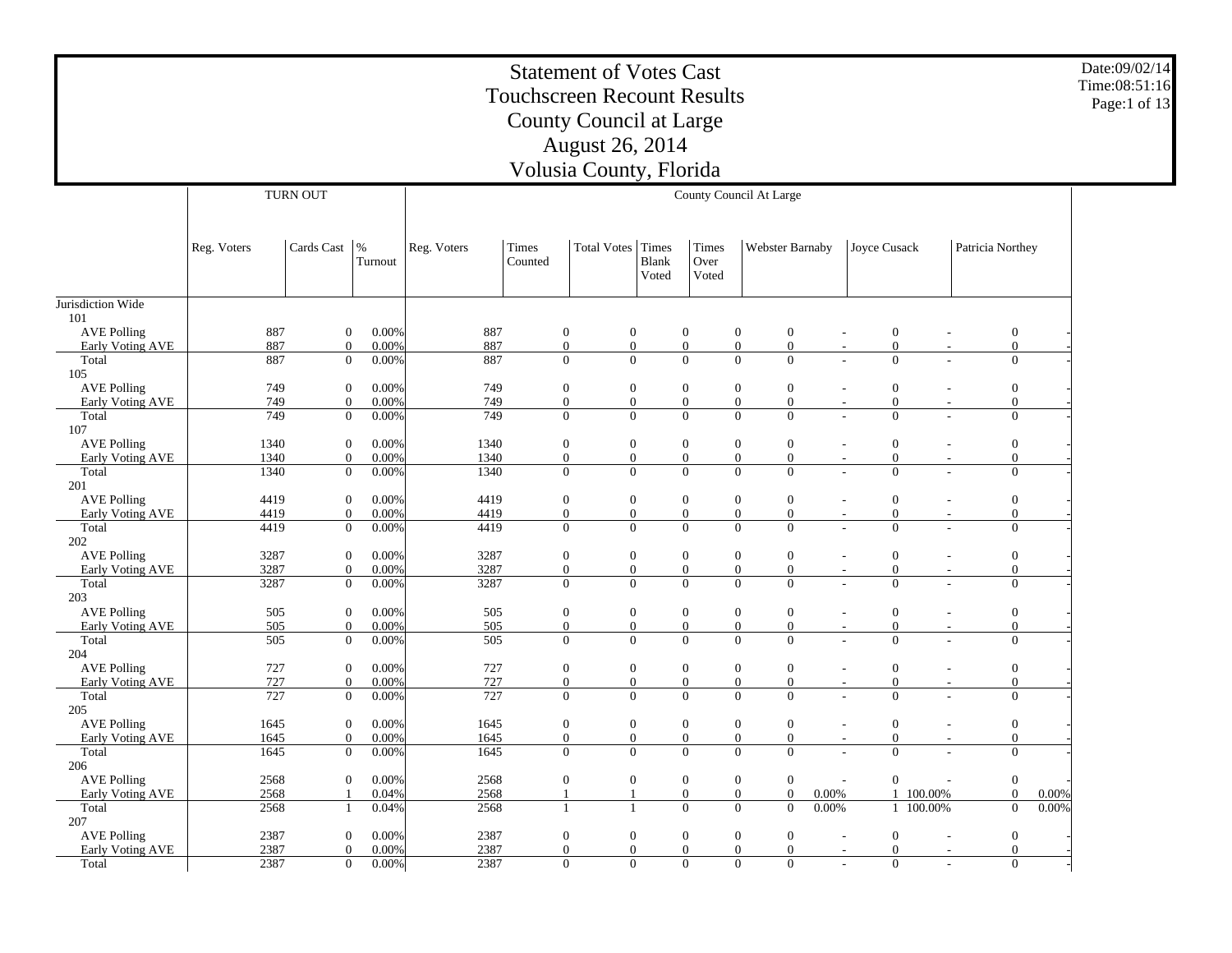Date:09/02/14Time:08:51:16Page:2 of 13

 208 AVE Polling Early Voting AVE Total 212 AVE Polling Early Voting AVE Total 215 AVE Polling Early Voting AVE Total 216 AVE Polling Early Voting AVE Total 217 AVE Polling Early Voting AVE Total 218 AVE Polling Early Voting AVE Total 220 AVE Polling Early Voting AVE Total 222 AVE Polling Early Voting AVE Total 223 AVE Polling Early Voting AVE Total 224 AVE Polling Early Voting AVE Total 301Reg. Voters | Cards Cast | % Turnout TURN OUTReg. Voters | Times CountedTotal Votes | Times Blank VotedTimes Over VotedWebster Barnaby | Joyce Cusack | Patricia Northey County Council At Large 4315 0 0.00% $\%$  4315 0 0 0 0 0 - 0 - 0 -4315 0 0.00% $\%$  4315 0 0 0 0 0 - 0 - 0 -4315 $0$  0.00%  $\%$  4315 0 0 0 0 0 - 0 - 0 -3162 0 0.00% $\%$  3162 0 0 0 0 0 - 0 - 0 -3162 0 0.00% $\%$  3162 0 0 0 0 0 - 0 - 0 -3162 $0$  0.00%  $\%$  3162 0 0 0 0 0 - 0 - 0 -3091 0 0.00% $\%$  3091 0 0 0 0 0 - 0 - 0 -3091 0 0.00% $\%$  3091 0 0 0 0 0 - 0 - 0 -3091 $0 - 0.00\%$  $\%$  3091 0 0 0 0 0 - 0 - 0 -3876 1 0.03%% 3876 1 0 1 0 0 - 0 - 0 -3876 0 0.00% $\%$  3876 0 0 0 0 0 - 0 - 0 -3876 1 0.03%% 3876 1 0 1 0 0 - 0 - 0 -2872 0 0.00% $\%$  2872 0 0 0 0 0 - 0 - 0 -2872 0 0.00% $\%$  2872 0 0 0 0 0 - 0 - 0 -2872 $0 - 0.00\%$  $\%$  2872 0 0 0 0 0 - 0 - 0 -3752 0 0.00% $\%$  3752 0 0 0 0 0 - 0 - 0 -3752 0 0.00% $\%$  3752 0 0 0 0 0 - 0 - 0 -3752 $0 - 0.00\%$  $\%$  3752 0 0 0 0 0 - 0 - 0 -561 0 0.00% $\%$  561 0 0 0 0 0 - 0 - 0 -561 0 0.00% $\%$  561 0 0 0 0 0 - 0 - 0 -561 $0$  0.00%  $\%$  561 0 0 0 0 0 - 0 - 0 -2393 0 0.00% $\%$  2393 0 0 0 0 0 0 - 0 - 0 -2393 0 0.00% $\%$  2393 0 0 0 0 0 0 - 0 - 0 -2393 $0 - 0.00\%$  $\%$  2393 0 0 0 0 0 0 - 0 - 0 -394 0 0.00%% 394 0 0 0 0 0 - 0 - 0 -394 0 0.00%% 394 0 0 0 0 0 - 0 - 0 -394 $0 - 0.00\%$ % 394 0 0 0 0 0 - 0 - 0 -3088 0 0.00% $\%$  3088 0 0 0 0 0 - 0 - 0 -3088 0 0.00% $\%$  3088 0 0 0 0 0 - 0 - 0 -3088 $0$  0.00%  $\%$  3088 0 0 0 0 0 - 0 - 0 -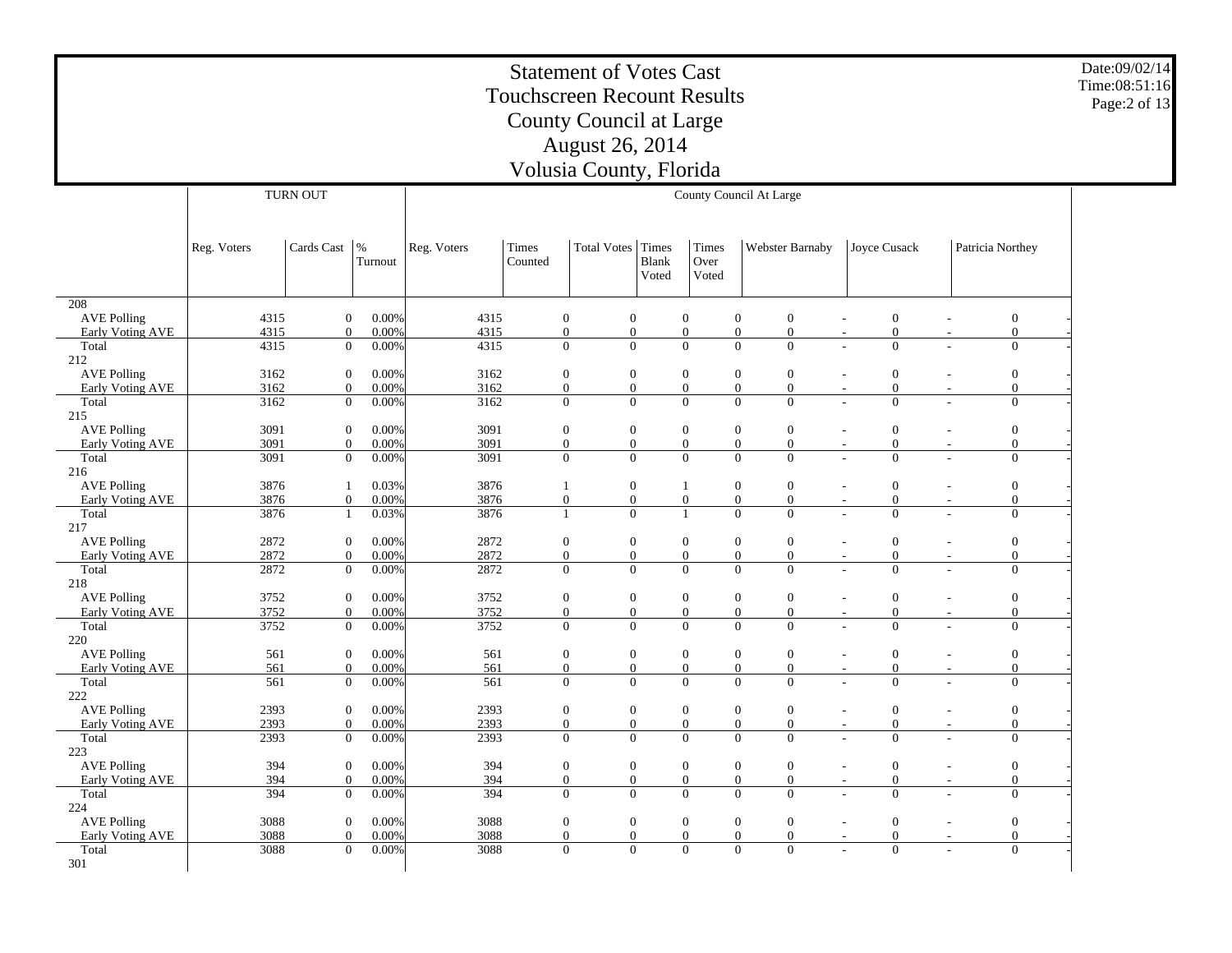Date:09/02/14Time:08:51:16Page:3 of 13

 AVE Polling Early Voting AVE Total 303 AVE Polling Early Voting AVE Total 304 AVE Polling Early Voting AVE Total 305 AVE Polling Early Voting AVE Total 306 AVE Polling Early Voting AVE Total 307 AVE Polling Early Voting AVE Total 308 AVE Polling Early Voting AVE Total 309 AVE Polling Early Voting AVE Total 401 AVE Polling Early Voting AVE Total 403 AVE Polling Early Voting AVE Total 404 AVE Polling Reg. Voters | Cards Cast | % Turnout TURN OUTReg. Voters | Times CountedTotal Votes | Times Blank VotedTimes Over VotedWebster Barnaby | Joyce Cusack | Patricia Northey County Council At Large  $3542$  $0 - 0.00%$  $\%$  3542 0 0 0 0 0 - 0 - 0 -3542 0 0.00% $\%$  3542 0 0 0 0 0 - 0 - 0 -3542 $0 - 0.00\%$  $\%$  3542 0 0 0 0 0 - 0 - 0 -2901 0 0.00% $\%$  2901 0 0 0 0 0 - 0 - 0 -2901 0 0.00% $\%$  2901 0 0 0 0 0 - 0 - 0 -2901 $0 - 0.00\%$  $\%$  2901 0 0 0 0 0 - 0 - 0 -3284 1 0.03% $\%$  3284 1 1 0 0 0 0.00% 0 0.00% 1 100.00% 3284 1 0.03% $\%$  3284 1 1 0 0 0 0.00% 0 0.00% 1 100.00% 3284 $2 \t 0.06\%$  $\%$  3284 2 2 0 0 0.00% 0.00% 2.100.00% 3617 0 0.00% $\%$  3617 0 0 0 0 0 - 0 - 0 -3617 0 0.00% $\%$  3617 0 0 0 0 0 - 0 - 0 -3617 $0 - 0.00\%$  $\%$  3617 0 0 0 0 0 - 0 - 0 -3966 0 0.00% $\%$  3966 0 0 0 0 0 - 0 - 0 -3966 0 0.00% $\%$  3966 0 0 0 0 0 - 0 - 0 -3966 $0$  0.00%  $\%$  3966 0 0 0 0 0 - 0 - 0 -2763 0 0.00% $\%$  2763 0 0 0 0 0 - 0 - 0 -2763 0 0.00% $\%$  2763 0 0 0 0 0 - 0 - 0 -2763 $0 - 0.00%$  $\%$  2763 0 0 0 0 0 - 0 - 0 -2690 0 0.00% $\%$  2690 0 0 0 0 0 - 0 - 0 -2690 0 0.00% $\%$  2690 0 0 0 0 0 - 0 - 0 -2690 $0 - 0.00\%$  $\%$  2690 0 0 0 0 0 - 0 - 0 -3771 0 0.00% $\%$  3771 0 0 0 0 0 - 0 - 0 -3771 0 0.00% $\%$  3771 0 0 0 0 0 - 0 - 0 -3771 $0$  0.00%  $\%$  3771 0 0 0 0 0 - 0 - 0 -4622 0 0.00% $\%$  4622 0 0 0 0 0 - 0 - 0 -4622 0 0.00% $\%$  4622 0 0 0 0 0 - 0 - 0 -4622 0 0.00% $\%$  4622 0 0 0 0 0 - 0 - 0 -3344 1 0.03% $\%$  3344 1 1 0 0 0 0.00% 0 0.00% 1 100.00% 3344 0 0.00% $\%$  3344 0 0 0 0 0 0 - 0 - 0 -3344 1 0.03% $\%$  3344 1 1 0 0 0 0.00% 0 0.00% 1 100.00% 1393 0 0.00%1393 0 0 0 0 0 - 0 - 0 -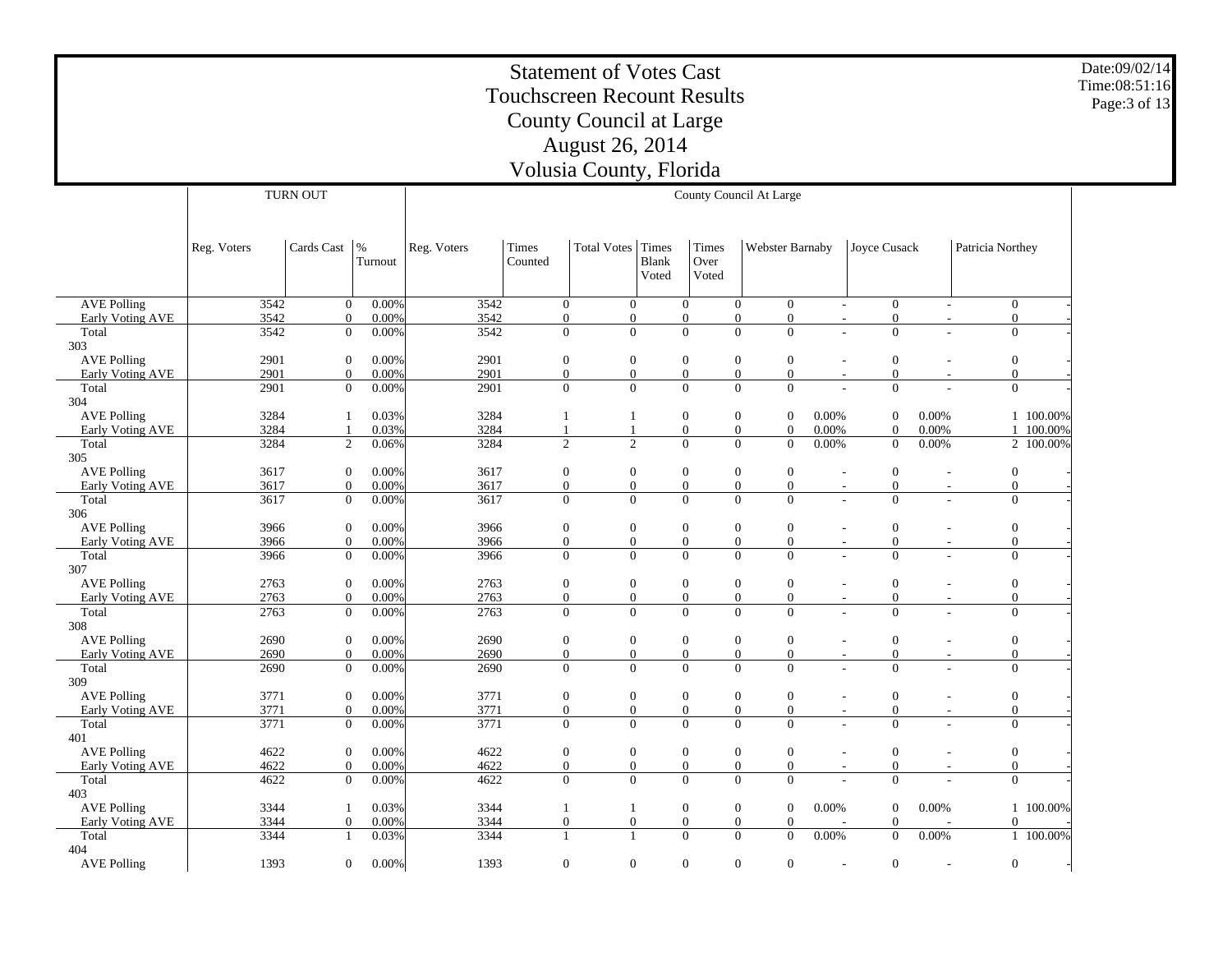Date:09/02/14 Time:08:51:16 Page:4 of 13

|                                        |              | <b>TURN OUT</b>                    |                   |              |                                      |                                    |                |                                  | County Council At Large                                                  |                                              |                                                            |
|----------------------------------------|--------------|------------------------------------|-------------------|--------------|--------------------------------------|------------------------------------|----------------|----------------------------------|--------------------------------------------------------------------------|----------------------------------------------|------------------------------------------------------------|
|                                        |              |                                    |                   |              |                                      |                                    |                |                                  |                                                                          |                                              |                                                            |
|                                        |              |                                    |                   |              |                                      |                                    |                |                                  |                                                                          |                                              |                                                            |
|                                        | Reg. Voters  | Cards Cast                         | $\%$<br>Turnout   | Reg. Voters  | Times<br>Counted                     | <b>Total Votes</b>                 | Times<br>Blank | Times<br>Over                    | Webster Barnaby                                                          | Joyce Cusack                                 | Patricia Northey                                           |
|                                        |              |                                    |                   |              |                                      |                                    | Voted          | Voted                            |                                                                          |                                              |                                                            |
|                                        |              |                                    |                   |              |                                      |                                    |                |                                  |                                                                          |                                              |                                                            |
| <b>Early Voting AVE</b><br>Total       | 1393<br>1393 | $\mathbf{0}$<br>$\overline{0}$     | 0.00%<br>0.00%    | 1393<br>1393 | $\mathbf{0}$<br>$\overline{0}$       | $\mathbf{0}$<br>$\overline{0}$     |                | $\mathbf{0}$<br>$\mathbf{0}$     | $\boldsymbol{0}$<br>$\boldsymbol{0}$<br>$\overline{0}$<br>$\overline{0}$ | $\mathbf{0}$<br>$\sim$<br>$\overline{0}$     | $\mathbf{0}$<br>$\overline{\phantom{a}}$<br>$\overline{0}$ |
| 405                                    |              |                                    |                   |              |                                      |                                    |                |                                  |                                                                          |                                              |                                                            |
| <b>AVE Polling</b>                     | 2485         | $\boldsymbol{0}$                   | 0.00%             | 2485         | $\mathbf{0}$                         | $\boldsymbol{0}$                   |                | $\boldsymbol{0}$                 | $\boldsymbol{0}$<br>$\boldsymbol{0}$                                     | $\boldsymbol{0}$                             | $\boldsymbol{0}$<br>$\overline{\phantom{a}}$               |
| Early Voting AVE                       | 2485         | $\boldsymbol{0}$                   | 0.00%             | 2485         | $\boldsymbol{0}$                     | $\boldsymbol{0}$                   |                | $\boldsymbol{0}$                 | $\boldsymbol{0}$<br>$\boldsymbol{0}$                                     | $\overline{0}$                               | $\mathbf{0}$                                               |
| Total                                  | 2485         | $\overline{0}$                     | 0.00%             | 2485         | $\overline{0}$                       | $\Omega$                           |                | $\overline{0}$                   | $\overline{0}$<br>$\overline{0}$                                         | $\overline{0}$                               | $\overline{0}$                                             |
| 406                                    |              |                                    |                   |              |                                      |                                    |                |                                  |                                                                          |                                              |                                                            |
| <b>AVE Polling</b>                     | 4836         | $\boldsymbol{0}$                   | 0.00%             | 4836         | $\boldsymbol{0}$                     | $\boldsymbol{0}$                   |                | $\boldsymbol{0}$                 | $\boldsymbol{0}$<br>$\mathbf{0}$                                         | $\boldsymbol{0}$                             | $\boldsymbol{0}$                                           |
| <b>Early Voting AVE</b>                | 4836         | $\mathbf{0}$                       | 0.00%             | 4836         | $\mathbf{0}$                         | $\boldsymbol{0}$                   |                | $\boldsymbol{0}$                 | $\boldsymbol{0}$<br>$\boldsymbol{0}$                                     | $\boldsymbol{0}$                             | $\mathbf{0}$                                               |
| Total                                  | 4836         | $\mathbf{0}$                       | 0.00%             | 4836         | $\overline{0}$                       | $\overline{0}$                     |                | $\overline{0}$                   | $\overline{0}$<br>$\mathbf{0}$                                           | $\overline{0}$                               | $\overline{0}$                                             |
| 407                                    |              |                                    |                   |              |                                      |                                    |                |                                  |                                                                          |                                              |                                                            |
| <b>AVE Polling</b>                     | 3349         | $\boldsymbol{0}$                   | 0.00%             | 3349         | $\boldsymbol{0}$                     | $\boldsymbol{0}$                   |                | $\boldsymbol{0}$                 | $\boldsymbol{0}$<br>$\mathbf{0}$                                         | $\boldsymbol{0}$                             | $\boldsymbol{0}$                                           |
| Early Voting AVE                       | 3349         | $\boldsymbol{0}$                   | 0.00%             | 3349         | $\boldsymbol{0}$                     | $\boldsymbol{0}$                   |                | $\boldsymbol{0}$                 | $\overline{0}$<br>$\boldsymbol{0}$                                       | $\boldsymbol{0}$<br>$\overline{\phantom{a}}$ | $\overline{0}$                                             |
| Total                                  | 3349         | $\mathbf{0}$                       | 0.00%             | 3349         | $\overline{0}$                       | $\overline{0}$                     |                | $\overline{0}$                   | $\overline{0}$<br>$\overline{0}$                                         | $\overline{0}$                               | $\mathbf{0}$<br>$\overline{a}$                             |
| 410                                    |              |                                    |                   |              |                                      |                                    |                |                                  |                                                                          |                                              |                                                            |
| <b>AVE Polling</b><br>Early Voting AVE | 3300<br>3300 | $\boldsymbol{0}$<br>$\overline{0}$ | $0.00\%$<br>0.00% | 3300<br>3300 | $\boldsymbol{0}$<br>$\boldsymbol{0}$ | $\boldsymbol{0}$<br>$\overline{0}$ |                | $\boldsymbol{0}$<br>$\mathbf{0}$ | $\boldsymbol{0}$<br>$\boldsymbol{0}$<br>$\overline{0}$                   | $\boldsymbol{0}$<br>$\boldsymbol{0}$         | $\boldsymbol{0}$<br>$\overline{0}$                         |
| Total                                  | 3300         | $\mathbf{0}$                       | 0.00%             | 3300         | $\overline{0}$                       | $\overline{0}$                     |                | $\overline{0}$                   | $\mathbf{0}$<br>$\overline{0}$<br>$\overline{0}$                         | $\sim$<br>$\theta$                           | $\overline{\phantom{a}}$<br>$\mathbf{0}$                   |
| 411                                    |              |                                    |                   |              |                                      |                                    |                |                                  |                                                                          |                                              |                                                            |
| <b>AVE Polling</b>                     | 3057         | $\boldsymbol{0}$                   | 0.00%             | 3057         | $\boldsymbol{0}$                     | $\boldsymbol{0}$                   |                | $\boldsymbol{0}$                 | $\boldsymbol{0}$<br>$\boldsymbol{0}$                                     | $\boldsymbol{0}$                             | $\boldsymbol{0}$                                           |
| Early Voting AVE                       | 3057         | $\overline{0}$                     | 0.00%             | 3057         | $\boldsymbol{0}$                     | $\boldsymbol{0}$                   |                | $\boldsymbol{0}$                 | $\boldsymbol{0}$<br>$\mathbf{0}$                                         | $\boldsymbol{0}$<br>$\overline{\phantom{a}}$ | $\overline{0}$<br>$\overline{\phantom{a}}$                 |
| Total                                  | 3057         | $\mathbf{0}$                       | 0.00%             | 3057         | $\overline{0}$                       | $\overline{0}$                     |                | $\overline{0}$                   | $\overline{0}$<br>$\overline{0}$                                         | $\overline{0}$                               | $\overline{0}$<br>÷                                        |
| 412                                    |              |                                    |                   |              |                                      |                                    |                |                                  |                                                                          |                                              |                                                            |
| <b>AVE Polling</b>                     | 1143         | $\boldsymbol{0}$                   | 0.00%             | 1143         | $\boldsymbol{0}$                     | $\boldsymbol{0}$                   |                | $\boldsymbol{0}$                 | $\boldsymbol{0}$<br>$\mathbf{0}$                                         | $\mathbf{0}$                                 | $\boldsymbol{0}$                                           |
| Early Voting AVE                       | 1143         | $\mathbf{0}$                       | 0.00%             | 1143         | $\mathbf{0}$                         | $\boldsymbol{0}$                   |                | $\boldsymbol{0}$                 | $\boldsymbol{0}$<br>$\mathbf{0}$                                         | $\boldsymbol{0}$                             | $\mathbf{0}$<br>$\overline{\phantom{a}}$                   |
| Total                                  | 1143         | $\overline{0}$                     | 0.00%             | 1143         | $\overline{0}$                       | $\theta$                           |                | $\overline{0}$                   | $\overline{0}$<br>$\Omega$                                               | $\mathbf{0}$                                 | $\overline{0}$                                             |
| 413                                    |              |                                    |                   |              |                                      |                                    |                |                                  |                                                                          |                                              |                                                            |
| <b>AVE Polling</b>                     | 2519         | $\mathbf{0}$                       | 0.00%             | 2519         | $\boldsymbol{0}$                     | $\boldsymbol{0}$                   |                | $\boldsymbol{0}$                 | $\mathbf{0}$<br>$\mathbf{0}$                                             | $\boldsymbol{0}$                             | $\boldsymbol{0}$<br>$\overline{\phantom{a}}$               |
| Early Voting AVE                       | 2519         | $\overline{0}$                     | 0.00%             | 2519         | $\boldsymbol{0}$                     | $\boldsymbol{0}$                   |                | $\boldsymbol{0}$                 | $\overline{0}$<br>$\mathbf{0}$                                           | $\boldsymbol{0}$<br>$\overline{\phantom{a}}$ | $\mathbf{0}$<br>$\overline{\phantom{a}}$                   |
| Total<br>414                           | 2519         | $\mathbf{0}$                       | 0.00%             | 2519         | $\overline{0}$                       | $\overline{0}$                     |                | $\mathbf{0}$                     | $\overline{0}$<br>$\overline{0}$                                         | $\mathbf{0}$                                 | $\mathbf{0}$<br>$\sim$                                     |
| <b>AVE Polling</b>                     | 2884         | $\boldsymbol{0}$                   | 0.00%             | 2884         | $\boldsymbol{0}$                     | $\boldsymbol{0}$                   |                | $\boldsymbol{0}$                 | $\boldsymbol{0}$<br>$\boldsymbol{0}$                                     | $\boldsymbol{0}$                             | $\boldsymbol{0}$<br>$\overline{\phantom{a}}$               |
| Early Voting AVE                       | 2884         | $\boldsymbol{0}$                   | 0.00%             | 2884         | $\mathbf{0}$                         | $\boldsymbol{0}$                   |                | $\boldsymbol{0}$                 | $\boldsymbol{0}$<br>$\mathbf{0}$                                         | $\boldsymbol{0}$<br>$\overline{\phantom{a}}$ | $\mathbf{0}$<br>$\overline{\phantom{a}}$                   |
| Total                                  | 2884         | $\mathbf{0}$                       | $0.00\%$          | 2884         | $\overline{0}$                       | $\overline{0}$                     |                | $\overline{0}$                   | $\Omega$<br>$\Omega$                                                     | $\theta$                                     | $\mathbf{0}$                                               |
| 415                                    |              |                                    |                   |              |                                      |                                    |                |                                  |                                                                          |                                              |                                                            |
| <b>AVE Polling</b>                     | 2863         | $\boldsymbol{0}$                   | 0.00%             | 2863         | $\boldsymbol{0}$                     | $\boldsymbol{0}$                   |                | $\boldsymbol{0}$                 | $\boldsymbol{0}$<br>$\boldsymbol{0}$                                     | $\boldsymbol{0}$<br>$\overline{\phantom{a}}$ | $\boldsymbol{0}$<br>$\overline{\phantom{a}}$               |
| Early Voting AVE                       | 2863         | $\mathbf{0}$                       | 0.00%             | 2863         | $\overline{0}$                       | $\overline{0}$                     |                | $\mathbf{0}$                     | $\overline{0}$<br>$\overline{0}$                                         | $\boldsymbol{0}$<br>$\sim$                   | $\overline{0}$<br>$\sim$                                   |
| Total                                  | 2863         | $\overline{0}$                     | $0.00\%$          | 2863         | $\overline{0}$                       | $\overline{0}$                     |                | $\overline{0}$                   | $\overline{0}$<br>$\overline{0}$                                         | $\overline{0}$                               | $\overline{0}$<br>$\sim$                                   |
| 416                                    |              |                                    |                   |              |                                      |                                    |                |                                  |                                                                          |                                              |                                                            |
| <b>AVE Polling</b>                     | 4179         | $\overline{0}$                     | 0.00%             | 4179         | $\boldsymbol{0}$                     | $\boldsymbol{0}$                   |                | $\boldsymbol{0}$                 | $\boldsymbol{0}$<br>$\boldsymbol{0}$                                     | $\boldsymbol{0}$                             | $\boldsymbol{0}$                                           |
| Early Voting AVE                       | 4179         | $\mathbf{0}$                       | $0.00\%$          | 4179         | $\mathbf{0}$                         | $\mathbf{0}$                       |                | $\mathbf{0}$                     | $\overline{0}$<br>$\Omega$                                               | $\mathbf{0}$                                 | $\mathbf{0}$<br>$\sim$                                     |

 $\overline{\phantom{0}}$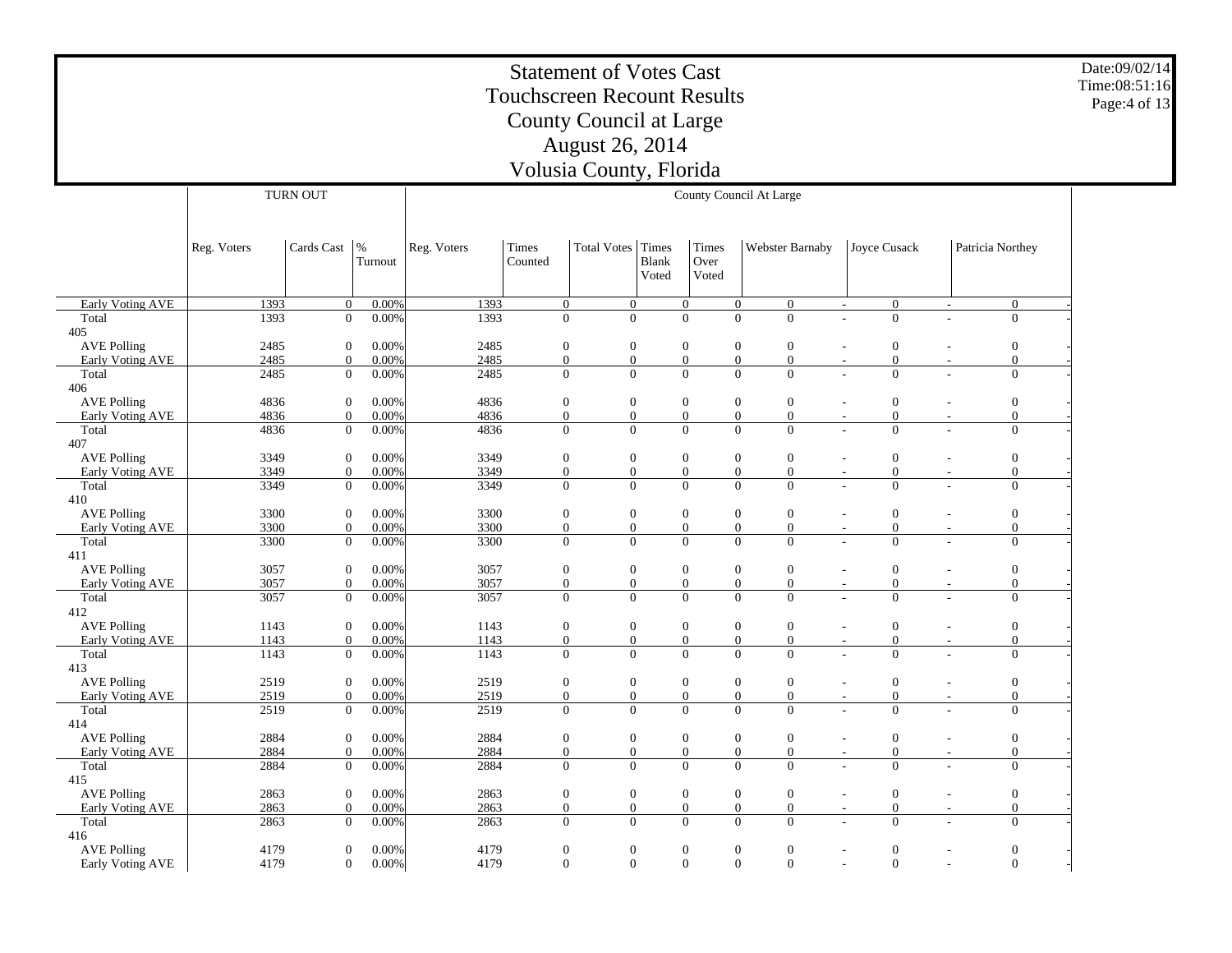Date:09/02/14Time:08:51:17Page:5 of 13

 Total 417 AVE Polling Early Voting AVE Total 419 AVE Polling Early Voting AVE Total 420 AVE Polling Early Voting AVE Total 421 AVE Polling Early Voting AVE Total 422 AVE Polling Early Voting AVE Total 423 AVE Polling Early Voting AVE Total 427 AVE Polling Early Voting AVE Total 429 AVE Polling Early Voting AVE Total 501 AVE Polling Early Voting AVE Total 502 AVE Polling Early Voting AVE TotalReg. Voters | Cards Cast | % Turnout TURN OUTReg. Voters | Times CountedTotal Votes | Times Blank VotedTimes Over VotedWebster Barnaby | Joyce Cusack | Patricia Northey County Council At Large 4179 $0 - 0.00%$  $\%$  4179 0 0 0 0 0 - 0 - 0 -1651 0 0.00% $\%$  1651 0 0 0 0 0 - 0 - 0 -1651 0 0.00% $\%$  1651 0 0 0 0 0 - 0 - 0 -1651 $0 - 0.00\%$  $\%$  1651 0 0 0 0 0 - 0 - 0 -1377 0 0.00% $\%$  1377 0 0 0 0 0 - 0 - 0 -1377 0 0.00% $\%$  1377 0 0 0 0 0 - 0 - 0 -1377 $0$  0.00%  $\%$  1377 0 0 0 0 0 - 0 - 0 -3369 0 0.00% $\%$  3369 0 0 0 0 0 - 0 - 0 -3369 0 0.00% $\%$  3369 0 0 0 0 0 - 0 - 0 -3369 $0 - 0.00\%$  $\%$  3369 0 0 0 0 0 - 0 - 0 -2750 0 0.00% $\%$  2750 0 0 0 0 0 - 0 - 0 -2750 0 0.00% $\%$  2750 0 0 0 0 0 - 0 - 0 -2750 $0$  0.00%  $\%$  2750 0 0 0 0 0 - 0 - 0 -2727 0 0.00% $\%$  2727 0 0 0 0 0 - 0 - 0 -2727 0 0.00% $\%$  2727 0 0 0 0 0 - 0 - 0 -2727 $0$  0.00%  $\%$  2727 0 0 0 0 0 - 0 - 0 -2318 0 0.00% $\%$  2318 0 0 0 0 0 - 0 - 0 -2318 0 0.00% $\%$  2318 0 0 0 0 0 - 0 - 0 -2318 $0$  0.00%  $\%$  2318 0 0 0 0 0 - 0 - 0 -2829 0 0.00% $\%$  2829 0 0 0 0 0 - 0 - 0 -2829 0 0.00% $\%$  2829 0 0 0 0 0 - 0 - 0 -2829 $0 - 0.00\%$  $\%$  2829 0 0 0 0 0 - 0 - 0 -1964 0 0.00% $\%$  1964 0 0 0 0 0 0 - 0 - 0 -1964 0 0.00% $\%$  1964 0 0 0 0 0 0 - 0 - 0 -1964 $0$  0.00%  $\%$  1964 0 0 0 0 0 0 - 0 - 0 -2396 0 0.00% $\%$  2396 0 0 0 0 0 - 0 - 0 -2396 0 0.00% $\%$  2396 0 0 0 0 0 - 0 - 0 -2396 $0 - 0.00\%$  $\%$  2396 0 0 0 0 0 - 0 - 0 -4459 0 0.00%% 4459 0 0 0 0 0 - 0 - 0 -4459 0 0.00%% 4459 0 0 0 0 0 - 0 - 0 -4459 0 0.00%% 4459 0 0 0 0 0 - 0 - 0 -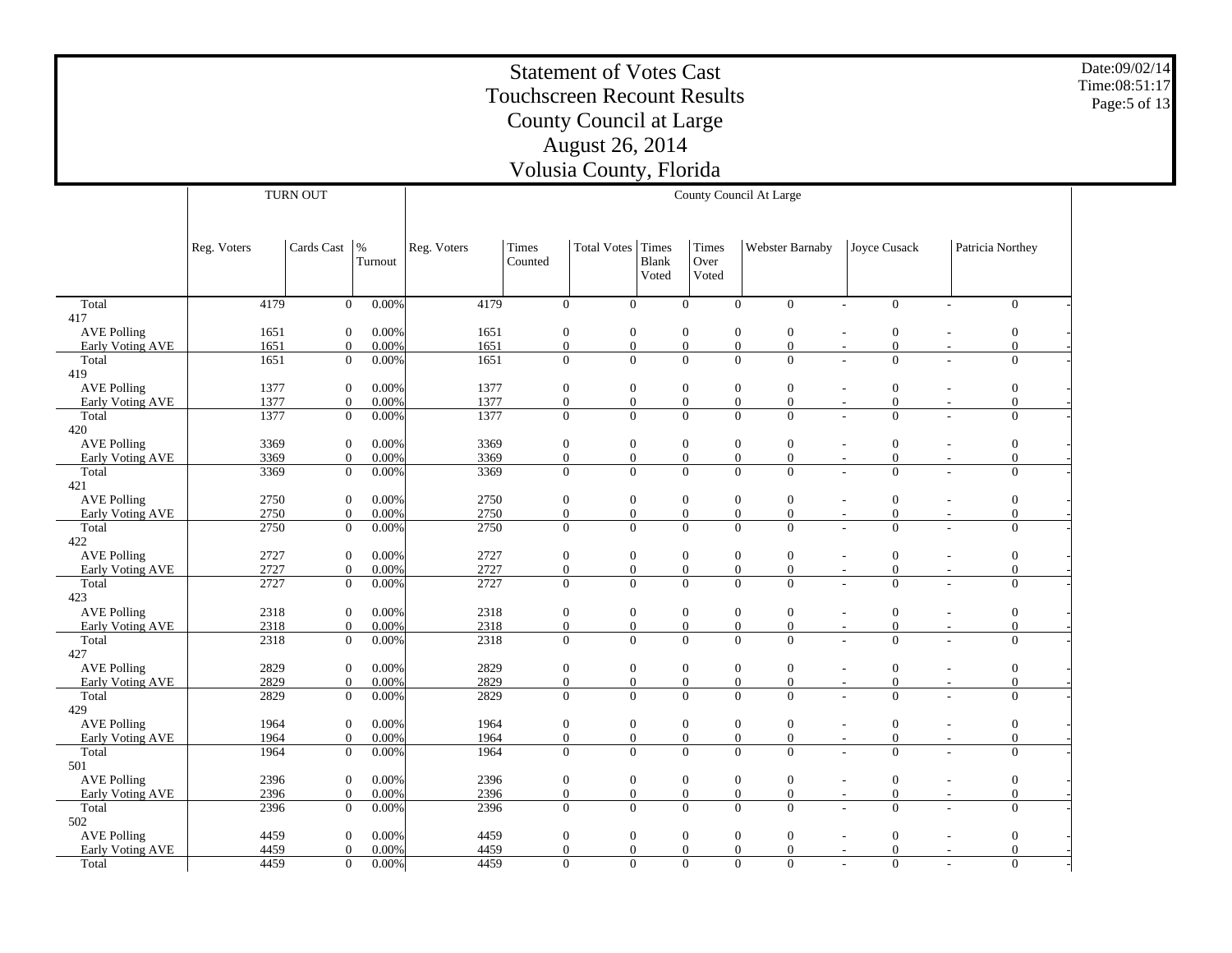Date:09/02/14 Time:08:51:17Page:6 of 13

|                                  | TURN OUT<br>County Council At Large |                                |                 |              |                              |                                  |                |                                    |                                                                      |                          |                              |                          |                                  |          |
|----------------------------------|-------------------------------------|--------------------------------|-----------------|--------------|------------------------------|----------------------------------|----------------|------------------------------------|----------------------------------------------------------------------|--------------------------|------------------------------|--------------------------|----------------------------------|----------|
|                                  |                                     |                                |                 |              |                              |                                  |                |                                    |                                                                      |                          |                              |                          |                                  |          |
|                                  |                                     |                                |                 |              |                              |                                  |                |                                    |                                                                      |                          |                              |                          |                                  |          |
|                                  | Reg. Voters                         | Cards Cast                     | $\%$<br>Turnout | Reg. Voters  | Times<br>Counted             | <b>Total Votes</b>               | Times<br>Blank | Times<br>Over                      | Webster Barnaby                                                      |                          | <b>Joyce Cusack</b>          |                          | Patricia Northey                 |          |
|                                  |                                     |                                |                 |              |                              |                                  | Voted          | Voted                              |                                                                      |                          |                              |                          |                                  |          |
|                                  |                                     |                                |                 |              |                              |                                  |                |                                    |                                                                      |                          |                              |                          |                                  |          |
| $\overline{503}$                 |                                     |                                |                 |              |                              |                                  |                |                                    |                                                                      |                          |                              |                          |                                  |          |
| <b>AVE Polling</b>               | 993                                 | $\boldsymbol{0}$               | 0.00%           | 993          | $\mathbf{0}$                 | $\boldsymbol{0}$                 |                | $\boldsymbol{0}$                   | $\boldsymbol{0}$<br>$\boldsymbol{0}$                                 | L,                       | $\mathbf{0}$                 |                          | $\boldsymbol{0}$                 |          |
| Early Voting AVE                 | 993<br>993                          | $\mathbf{0}$<br>$\overline{0}$ | 0.00%           | 993<br>993   | $\mathbf{0}$<br>$\mathbf{0}$ | $\boldsymbol{0}$<br>$\mathbf{0}$ |                | $\boldsymbol{0}$<br>$\overline{0}$ | $\boldsymbol{0}$<br>$\boldsymbol{0}$<br>$\mathbf{0}$<br>$\Omega$     | $\overline{\phantom{a}}$ | $\boldsymbol{0}$<br>$\Omega$ |                          | $\boldsymbol{0}$<br>$\mathbf{0}$ |          |
| Total<br>504                     |                                     |                                | 0.00%           |              |                              |                                  |                |                                    |                                                                      |                          |                              |                          |                                  |          |
| <b>AVE Polling</b>               | 2115                                | $\boldsymbol{0}$               | 0.00%           | 2115         | $\mathbf{0}$                 | $\boldsymbol{0}$                 |                | $\boldsymbol{0}$                   | $\boldsymbol{0}$<br>$\boldsymbol{0}$                                 |                          | $\mathbf{0}$                 |                          | $\boldsymbol{0}$                 |          |
| Early Voting AVE                 | 2115                                | $\mathbf{1}$                   | 0.05%           | 2115         | $\mathbf{1}$                 | $\mathbf{1}$                     |                | $\boldsymbol{0}$                   | $\boldsymbol{0}$<br>$\boldsymbol{0}$                                 | $0.00\%$                 | $\mathbf{1}$                 | 100.00%                  | $\mathbf{0}$                     | $0.00\%$ |
| Total                            | 2115                                | $\mathbf{1}$                   | 0.05%           | 2115         | 1                            | $\mathbf{1}$                     |                | $\overline{0}$                     | $\mathbf{0}$<br>$\overline{0}$                                       | 0.00%                    | $\mathbf{1}$                 | 100.00%                  | $\mathbf{0}$                     | 0.00%    |
| 506                              |                                     |                                |                 |              |                              |                                  |                |                                    |                                                                      |                          |                              |                          |                                  |          |
| <b>AVE Polling</b>               | 2671                                | $\boldsymbol{0}$               | 0.00%           | 2671         | $\mathbf{0}$                 | $\boldsymbol{0}$                 |                | $\boldsymbol{0}$                   | $\mathbf{0}$<br>$\boldsymbol{0}$                                     | ÷,                       | $\mathbf{0}$                 | $\overline{a}$           | $\boldsymbol{0}$                 |          |
| Early Voting AVE                 | 2671                                | $\mathbf{0}$                   | 0.00%           | 2671         | $\mathbf{0}$                 | $\mathbf{0}$                     |                | $\boldsymbol{0}$                   | $\overline{0}$<br>$\mathbf{0}$                                       |                          | $\mathbf{0}$                 |                          | $\mathbf{0}$                     |          |
| Total                            | 2671                                | $\overline{0}$                 | 0.00%           | 2671         | $\mathbf{0}$                 | $\mathbf{0}$                     |                | $\overline{0}$                     | $\mathbf{0}$<br>$\Omega$                                             |                          | $\Omega$                     |                          | $\mathbf{0}$                     |          |
| 508<br><b>AVE Polling</b>        | 1864                                | $\mathbf{1}$                   | 0.05%           | 1864         |                              |                                  |                | $\overline{0}$                     |                                                                      | 1 100.00%                |                              | 0.00%                    |                                  |          |
| <b>Early Voting AVE</b>          | 1864                                | $\overline{0}$                 | 0.00%           | 1864         | $\mathbf{1}$<br>$\mathbf{0}$ | $\mathbf{1}$<br>$\boldsymbol{0}$ |                | $\overline{0}$                     | $\boldsymbol{0}$<br>$\boldsymbol{0}$<br>$\theta$                     |                          | $\mathbf{0}$<br>$\mathbf{0}$ |                          | $\boldsymbol{0}$<br>$\mathbf{0}$ | 0.00%    |
| Total                            | 1864                                | $\mathbf{1}$                   | 0.05%           | 1864         | 1                            | $\mathbf{1}$                     |                | $\overline{0}$                     | $\mathbf{0}$                                                         | 1 100.00%                | $\boldsymbol{0}$             | 0.00%                    | $\boldsymbol{0}$                 | 0.00%    |
| 509                              |                                     |                                |                 |              |                              |                                  |                |                                    |                                                                      |                          |                              |                          |                                  |          |
| <b>AVE Polling</b>               | 1262                                | $\overline{0}$                 | 0.00%           | 1262         | $\mathbf{0}$                 | $\boldsymbol{0}$                 |                | $\boldsymbol{0}$                   | $\boldsymbol{0}$<br>$\mathbf{0}$                                     | $\overline{\phantom{a}}$ | $\mathbf{0}$                 |                          | $\boldsymbol{0}$                 |          |
| Early Voting AVE                 | 1262                                | $\overline{0}$                 | 0.00%           | 1262         | $\mathbf{0}$                 | $\mathbf{0}$                     |                | $\boldsymbol{0}$                   | $\boldsymbol{0}$<br>$\mathbf{0}$                                     | $\overline{\phantom{a}}$ | $\boldsymbol{0}$             | $\overline{\phantom{a}}$ | $\mathbf{0}$                     |          |
| Total                            | 1262                                | $\overline{0}$                 | 0.00%           | 1262         | $\mathbf{0}$                 | $\mathbf{0}$                     |                | $\overline{0}$                     | $\Omega$<br>$\mathbf{0}$                                             |                          | $\Omega$                     |                          | $\mathbf{0}$                     |          |
| 510                              |                                     |                                |                 |              |                              |                                  |                |                                    |                                                                      |                          |                              |                          |                                  |          |
| <b>AVE Polling</b>               | 3864                                | $\overline{0}$                 | 0.00%           | 3864         | $\boldsymbol{0}$             | $\boldsymbol{0}$                 |                | $\boldsymbol{0}$                   | $\mathbf{0}$<br>$\mathbf{0}$                                         | $\overline{\phantom{a}}$ | $\mathbf{0}$                 | $\overline{\phantom{a}}$ | $\boldsymbol{0}$                 |          |
| Early Voting AVE                 | 3864                                | $\overline{0}$                 | 0.00%           | 3864         | $\boldsymbol{0}$             | $\mathbf{0}$                     |                | $\overline{0}$                     | $\boldsymbol{0}$<br>$\boldsymbol{0}$                                 | $\sim$                   | $\mathbf{0}$                 | $\overline{\phantom{a}}$ | $\mathbf{0}$                     |          |
| Total<br>511                     | 3864                                | $\boldsymbol{0}$               | 0.00%           | 3864         | $\mathbf{0}$                 | $\mathbf{0}$                     |                | $\overline{0}$                     | $\Omega$<br>$\Omega$                                                 |                          | $\mathbf{0}$                 |                          | $\mathbf{0}$                     |          |
| <b>AVE Polling</b>               | 873                                 | $\overline{0}$                 | 0.00%           | 873          | $\mathbf{0}$                 | $\boldsymbol{0}$                 |                | $\boldsymbol{0}$                   | $\boldsymbol{0}$<br>$\mathbf{0}$                                     | $\overline{\phantom{a}}$ | $\mathbf{0}$                 |                          | $\boldsymbol{0}$                 |          |
| <b>Early Voting AVE</b>          | 873                                 | $\overline{0}$                 | 0.00%           | 873          | $\mathbf{0}$                 | $\overline{0}$                   |                | $\overline{0}$                     | $\overline{0}$<br>$\mathbf{0}$                                       | $\sim$                   | $\mathbf{0}$                 | $\sim$                   | $\mathbf{0}$                     |          |
| Total                            | 873                                 | $\boldsymbol{0}$               | $0.00\%$        | 873          | $\mathbf{0}$                 | $\mathbf{0}$                     |                | $\overline{0}$                     | $\overline{0}$<br>$\overline{0}$                                     | ÷                        | $\mathbf{0}$                 | ÷                        | $\boldsymbol{0}$                 |          |
| 512                              |                                     |                                |                 |              |                              |                                  |                |                                    |                                                                      |                          |                              |                          |                                  |          |
| <b>AVE Polling</b>               | 3969                                | $\overline{0}$                 | 0.00%           | 3969         | $\mathbf{0}$                 | $\boldsymbol{0}$                 |                | $\overline{0}$                     | $\mathbf{0}$<br>$\mathbf{0}$                                         | ÷                        | $\mathbf{0}$                 |                          | $\boldsymbol{0}$                 |          |
| <b>Early Voting AVE</b>          | 3969                                | $\mathbf{1}$                   | 0.03%           | 3969         | 1                            | $\mathbf{1}$                     |                | $\overline{0}$                     | $\boldsymbol{0}$<br>$\boldsymbol{0}$                                 | 0.00%                    | $\mathbf{1}$                 | 100.00%                  | $\boldsymbol{0}$                 | $0.00\%$ |
| Total                            | 3969                                | $\mathbf{1}$                   | 0.03%           | 3969         | $\mathbf{1}$                 | $\mathbf{1}$                     |                | $\overline{0}$                     | $\overline{0}$<br>$\mathbf{0}$                                       | 0.00%                    | $\mathbf{1}$                 | 100.00%                  | $\boldsymbol{0}$                 | 0.00%    |
| 515                              |                                     |                                |                 |              |                              |                                  |                |                                    |                                                                      |                          |                              |                          |                                  |          |
| <b>AVE Polling</b>               | 2729                                | $\overline{0}$                 | 0.00%           | 2729         | $\mathbf{0}$                 | $\boldsymbol{0}$                 |                | $\boldsymbol{0}$                   | $\boldsymbol{0}$<br>$\mathbf{0}$                                     | J.                       | $\mathbf{0}$                 | $\overline{a}$           | $\boldsymbol{0}$                 |          |
| <b>Early Voting AVE</b><br>Total | 2729<br>2729                        | $\overline{0}$<br>$\mathbf{0}$ | 0.00%<br>0.00%  | 2729<br>2729 | $\mathbf{0}$<br>$\mathbf{0}$ | $\mathbf{0}$<br>$\mathbf{0}$     |                | $\overline{0}$<br>$\boldsymbol{0}$ | $\boldsymbol{0}$<br>$\boldsymbol{0}$<br>$\mathbf{0}$<br>$\mathbf{0}$ | $\sim$<br>$\sim$         | $\mathbf{0}$<br>$\mathbf{0}$ | $\sim$<br>$\sim$         | $\mathbf{0}$<br>$\boldsymbol{0}$ |          |
| 516                              |                                     |                                |                 |              |                              |                                  |                |                                    |                                                                      |                          |                              |                          |                                  |          |
| <b>AVE Polling</b>               | 2298                                | $\overline{0}$                 | 0.00%           | 2298         | $\mathbf{0}$                 | $\boldsymbol{0}$                 |                | $\boldsymbol{0}$                   | $\mathbf{0}$<br>$\mathbf{0}$                                         | $\overline{a}$           | $\mathbf{0}$                 | $\overline{a}$           | $\boldsymbol{0}$                 |          |
| Early Voting AVE                 | 2298                                | $\mathbf{0}$                   | 0.00%           | 2298         | $\mathbf{0}$                 | $\boldsymbol{0}$                 |                | $\boldsymbol{0}$                   | $\boldsymbol{0}$<br>$\boldsymbol{0}$                                 | $\overline{a}$           | $\mathbf{0}$                 | $\sim$                   | $\mathbf{0}$                     |          |
| Total                            | 2298                                | $\mathbf{0}$                   | 0.00%           | 2298         | $\mathbf{0}$                 | $\overline{0}$                   |                | $\overline{0}$                     | $\overline{0}$<br>$\mathbf{0}$                                       |                          | $\mathbf{0}$                 |                          | $\mathbf{0}$                     |          |
| 517                              |                                     |                                |                 |              |                              |                                  |                |                                    |                                                                      |                          |                              |                          |                                  |          |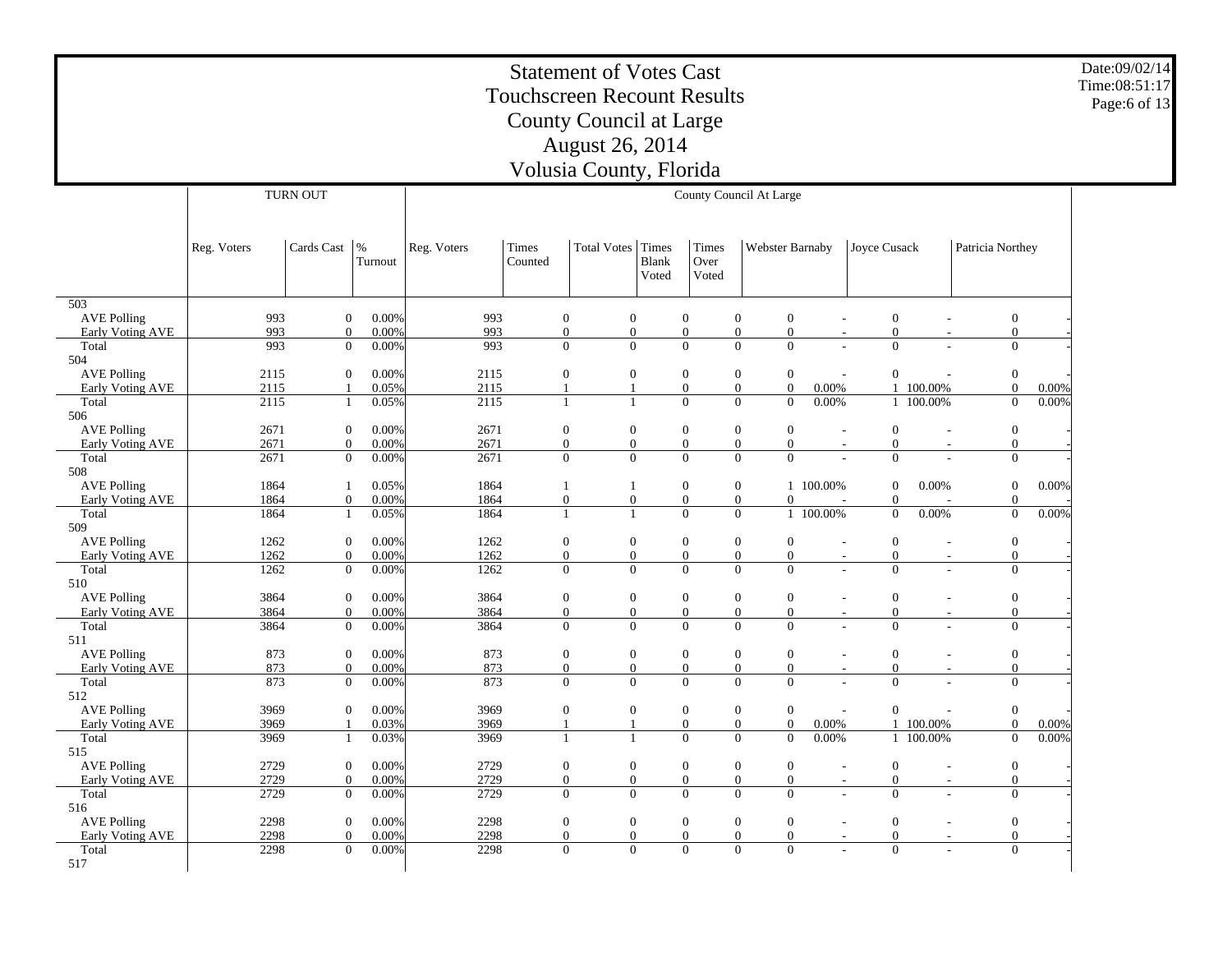Date:09/02/14Time:08:51:17Page:7 of 13

 AVE Polling Early Voting AVE Total 519 AVE Polling Early Voting AVE Total 521 AVE Polling Early Voting AVE Total 522 AVE Polling Early Voting AVE Total 523 AVE Polling Early Voting AVE Total 526 AVE Polling Early Voting AVE Total 527 AVE Polling Early Voting AVE Total 528 AVE Polling Early Voting AVE Total 529 AVE Polling Early Voting AVE Total 530 AVE Polling Early Voting AVE Total 532 AVE Polling Reg. Voters | Cards Cast | % Turnout TURN OUTReg. Voters | Times CountedTotal Votes | Times Blank VotedTimes Over VotedWebster Barnaby | Joyce Cusack | Patricia Northey County Council At Large 2237 $0 - 0.00%$  $\%$  2237 0 0 0 0 0 - 0 - 0 -2237 0 0.00% $\%$  2237 0 0 0 0 0 - 0 - 0 -2237 $0 - 0.00\%$  $\%$  2237 0 0 0 0 0 - 0 - 0 -1444 0 0.00% $\%$  1444 0 0 0 0 0 0 - 0 - 0 -1444 0 0.00% $\%$  1444 0 0 0 0 0 0 - 0 - 0 -1444 $0 - 0.00\%$  $\%$  1444 0 0 0 0 0 0 - 0 - 0 -4311 0 0.00% $\%$  4311 0 0 0 0 0 - 0 - 0 -4311 2 0.05% $\%$  4311 2 2 0 0 0.00% 2 100.00% 0 0.00% 4311 $\overline{2}$  0.05%  $\%$  4311 2 2 0 0 0.00% 2 100.00% 0 0.00% 2892 0 0.00% $\%$  2892 0 0 0 0 0 - 0 - 0 -2892 0 0.00% $\%$  2892 0 0 0 0 0 - 0 - 0 -2892 $0$  0.00%  $\%$  2892 0 0 0 0 0 - 0 - 0 -2382 0 0.00% $\%$  2382 0 0 0 0 0 - 0 - 0 -2382 0 0.00% $\%$  2382 0 0 0 0 0 - 0 - 0 -2382 $0$  0.00%  $\%$  2382 0 0 0 0 0 - 0 - 0 -1735 0 0.00% $\%$  1735 0 0 0 0 0 - 0 - 0 -1735 0 0.00% $\%$  1735 0 0 0 0 0 - 0 - 0 -1735 $0 - 0.00%$  $\%$  1735 0 0 0 0 0 - 0 - 0 -1757 0 0.00% $\%$  1757 0 0 0 0 0 0 - 0 - 0 -1757 0 0.00% $\%$  1757 0 0 0 0 0 0 - 0 - 0 -1757 $0 - 0.00\%$  $\%$  1757 0 0 0 0 0 0 - 0 - 0 -1769 0 0.00% $\%$  1769 0 0 0 0 0 - 0 - 0 -1769 0 0.00% $\%$  1769 0 0 0 0 0 - 0 - 0 -1769 $0$  0.00%  $\%$  1769 0 0 0 0 0 - 0 - 0 -1548 0 0.00% $\%$  1548 0 0 0 0 0 0 - 0 - 0 -1548 0 0.00% $\%$  1548 0 0 0 0 0 0 - 0 - 0 -1548 $0 - 0.00\%$  $\%$  1548 0 0 0 0 0 0 - 0 - 0 -2214 0 0.00% $\%$  2214 0 0 0 0 0 - 0 - 0 -2214 0 0.00% $\%$  2214 0 0 0 0 0 - 0 - 0 -2214 $0 - 0.00\%$  $\%$  2214 0 0 0 0 0 - 0 - 0 -2252 0 0.00% $\%$  2252 0 0 0 0 0 - 0 - 0 -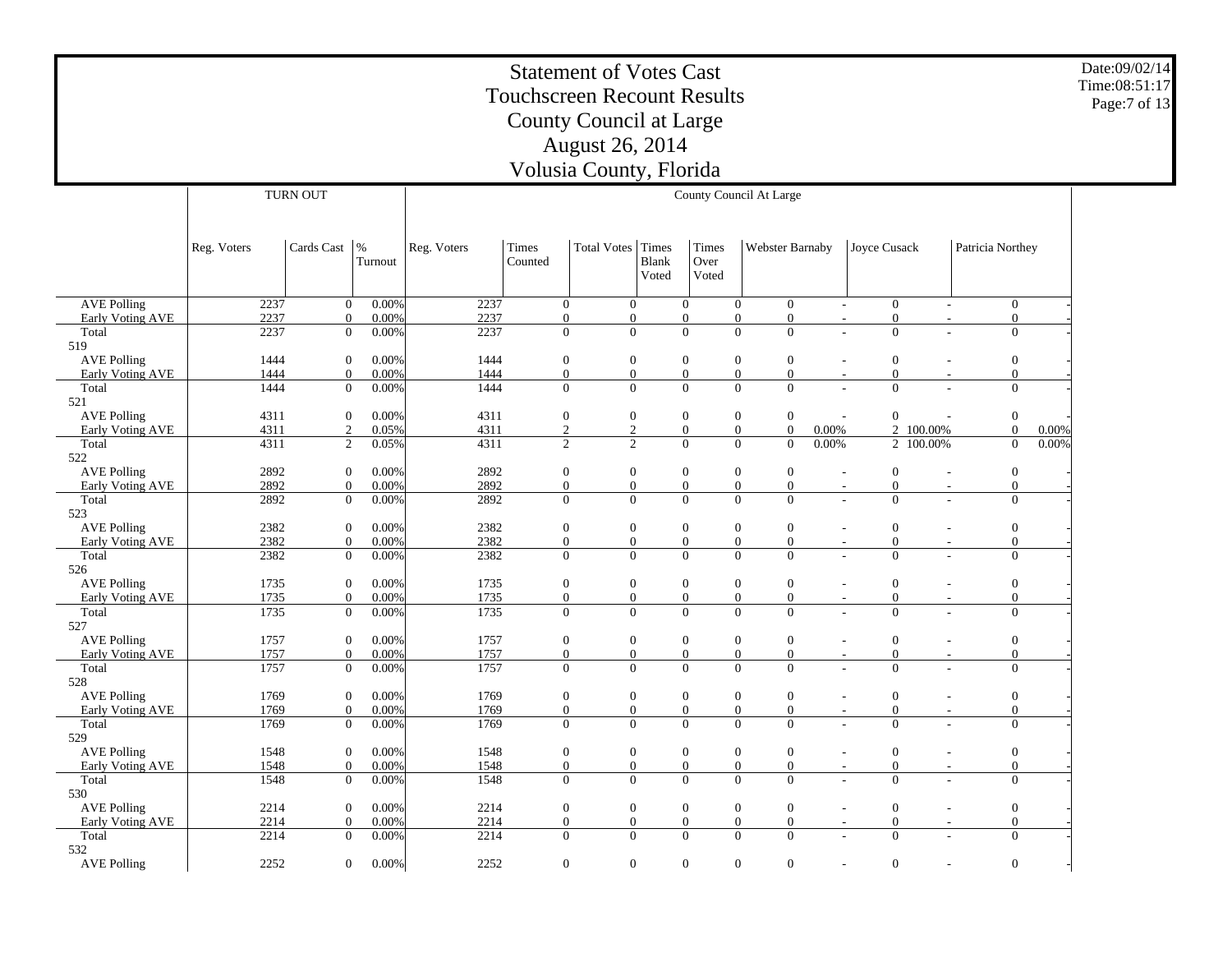Date:09/02/14 Time:08:51:17Page:8 of 13

|                                               |             | TURN OUT         |                 |             |                  |                    |                         |                        | County Council At Large              |                          |                  |                          |                                      |           |
|-----------------------------------------------|-------------|------------------|-----------------|-------------|------------------|--------------------|-------------------------|------------------------|--------------------------------------|--------------------------|------------------|--------------------------|--------------------------------------|-----------|
|                                               |             |                  |                 |             |                  |                    |                         |                        |                                      |                          |                  |                          |                                      |           |
|                                               | Reg. Voters | Cards Cast       | $\%$<br>Turnout | Reg. Voters | Times<br>Counted | <b>Total Votes</b> | Times<br>Blank<br>Voted | Times<br>Over<br>Voted | Webster Barnaby                      |                          | Joyce Cusack     |                          | Patricia Northey                     |           |
| <b>Early Voting AVE</b>                       | 2252        | $\overline{0}$   | 0.00%           | 2252        | $\overline{0}$   | $\mathbf{0}$       |                         | $\mathbf{0}$           | $\mathbf{0}$<br>$\mathbf{0}$         | $\overline{\phantom{a}}$ | $\mathbf{0}$     | $\overline{\phantom{a}}$ | $\mathbf{0}$                         |           |
| Total                                         | 2252        | $\mathbf{0}$     | 0.00%           | 2252        | $\mathbf{0}$     | $\overline{0}$     |                         | $\overline{0}$         | $\overline{0}$<br>$\Omega$           | ÷                        | $\overline{0}$   |                          | $\boldsymbol{0}$                     |           |
| 602                                           |             |                  |                 |             |                  |                    |                         |                        |                                      |                          |                  |                          |                                      |           |
| <b>AVE Polling</b>                            | 3741        | $\theta$         | 0.00%           | 3741        | $\mathbf{0}$     | $\boldsymbol{0}$   |                         | $\boldsymbol{0}$       | $\mathbf{0}$<br>$\mathbf{0}$         |                          | $\boldsymbol{0}$ |                          | $\mathbf{0}$                         |           |
| Early Voting AVE                              | 3741        | $\mathbf{0}$     | 0.00%           | 3741        | $\mathbf{0}$     | $\boldsymbol{0}$   |                         | $\boldsymbol{0}$       | $\mathbf{0}$<br>$\boldsymbol{0}$     |                          | $\boldsymbol{0}$ | $\sim$                   | $\boldsymbol{0}$                     |           |
| Total                                         | 3741        | $\mathbf{0}$     | 0.00%           | 3741        | $\mathbf{0}$     | $\mathbf{0}$       |                         | $\overline{0}$         | $\Omega$<br>$\Omega$                 |                          | $\Omega$         |                          | $\mathbf{0}$                         |           |
| 603                                           |             |                  |                 |             |                  |                    |                         |                        |                                      |                          |                  |                          |                                      |           |
| <b>AVE Polling</b>                            | 2961        | $\boldsymbol{0}$ | 0.00%           | 2961        | $\mathbf{0}$     | $\boldsymbol{0}$   |                         | $\boldsymbol{0}$       | $\mathbf{0}$<br>$\boldsymbol{0}$     |                          | $\mathbf{0}$     |                          | $\mathbf{0}$                         |           |
| Early Voting AVE                              | 2961        | $\mathbf{0}$     | 0.00%           | 2961        | $\mathbf{0}$     | $\boldsymbol{0}$   |                         | $\boldsymbol{0}$       | $\mathbf{0}$<br>$\boldsymbol{0}$     | $\overline{\phantom{a}}$ | $\mathbf{0}$     | $\overline{\phantom{a}}$ | $\boldsymbol{0}$                     |           |
| Total<br>607                                  | 2961        | $\mathbf{0}$     | 0.00%           | 2961        | $\mathbf{0}$     | $\mathbf{0}$       |                         | $\overline{0}$         | $\Omega$<br>$\Omega$                 |                          | $\Omega$         | ÷.                       | $\overline{0}$                       |           |
|                                               | 3924        | $\mathbf{0}$     | 0.00%           | 3924        | $\mathbf{0}$     | $\boldsymbol{0}$   |                         | $\boldsymbol{0}$       | $\boldsymbol{0}$<br>$\mathbf{0}$     | $\sim$                   | $\boldsymbol{0}$ |                          |                                      |           |
| <b>AVE Polling</b><br><b>Early Voting AVE</b> | 3924        | $\mathbf{0}$     | 0.00%           | 3924        | $\mathbf{0}$     | $\boldsymbol{0}$   |                         | $\boldsymbol{0}$       | $\mathbf{0}$<br>$\mathbf{0}$         | $\sim$                   | $\mathbf{0}$     | $\overline{\phantom{a}}$ | $\boldsymbol{0}$<br>$\boldsymbol{0}$ |           |
| Total                                         | 3924        | $\mathbf{0}$     | 0.00%           | 3924        | $\overline{0}$   | $\overline{0}$     |                         | $\overline{0}$         | $\overline{0}$<br>$\mathbf{0}$       |                          | $\overline{0}$   |                          | $\boldsymbol{0}$                     |           |
| 614                                           |             |                  |                 |             |                  |                    |                         |                        |                                      |                          |                  |                          |                                      |           |
| <b>AVE Polling</b>                            | 3504        | $\mathfrak{2}$   | 0.06%           | 3504        | $\sqrt{2}$       | $\mathbf{2}$       |                         | $\boldsymbol{0}$       | $\mathbf{0}$<br>$\mathbf{0}$         | 0.00%                    | 1                | 50.00%                   | 1                                    | 50.00%    |
| Early Voting AVE                              | 3504        | $\overline{2}$   | 0.06%           | 3504        | $\mathfrak{2}$   | $\sqrt{2}$         |                         | $\boldsymbol{0}$       | $\boldsymbol{0}$                     | 50.00%                   |                  | 50.00%                   | $\boldsymbol{0}$                     | 0.00%     |
| Total                                         | 3504        | $\overline{4}$   | 0.11%           | 3504        | $\overline{4}$   | $\overline{4}$     |                         | $\overline{0}$         | $\overline{0}$<br>1                  | 25.00%                   | 2                | 50.00%                   | 1                                    | 25.00%    |
| 619                                           |             |                  |                 |             |                  |                    |                         |                        |                                      |                          |                  |                          |                                      |           |
| <b>AVE Polling</b>                            | 2054        | $\boldsymbol{0}$ | 0.00%           | 2054        | $\boldsymbol{0}$ | $\boldsymbol{0}$   |                         | $\boldsymbol{0}$       | $\boldsymbol{0}$<br>$\boldsymbol{0}$ |                          | $\boldsymbol{0}$ |                          | $\boldsymbol{0}$                     |           |
| Early Voting AVE                              | 2054        | $\Omega$         | 0.00%           | 2054        | $\mathbf{0}$     | $\mathbf{0}$       |                         | $\overline{0}$         | $\mathbf{0}$<br>$\mathbf{0}$         | $\sim$                   | $\mathbf{0}$     | $\sim$                   | $\boldsymbol{0}$                     |           |
| Total                                         | 2054        | $\mathbf{0}$     | 0.00%           | 2054        | $\mathbf{0}$     | $\overline{0}$     |                         | $\overline{0}$         | $\Omega$<br>$\overline{0}$           |                          | $\Omega$         |                          | $\mathbf{0}$                         |           |
| 620                                           |             |                  |                 |             |                  |                    |                         |                        |                                      |                          |                  |                          |                                      |           |
| <b>AVE Polling</b>                            | 1559        | $\mathbf{0}$     | 0.00%           | 1559        | $\mathbf{0}$     | $\boldsymbol{0}$   |                         | $\mathbf{0}$           | $\mathbf{0}$<br>$\mathbf{0}$         | $\overline{\phantom{a}}$ | $\theta$         | $\sim$                   | $\boldsymbol{0}$                     |           |
| Early Voting AVE                              | 1559        | $\mathbf{0}$     | 0.00%           | 1559        | $\mathbf{0}$     | $\boldsymbol{0}$   |                         | $\boldsymbol{0}$       | $\boldsymbol{0}$<br>$\mathbf{0}$     | $\sim$                   | $\boldsymbol{0}$ | $\overline{\phantom{a}}$ | $\boldsymbol{0}$                     |           |
| Total                                         | 1559        | $\mathbf{0}$     | 0.00%           | 1559        | $\overline{0}$   | $\overline{0}$     |                         | $\overline{0}$         | $\Omega$<br>$\Omega$                 |                          | $\Omega$         |                          | $\overline{0}$                       |           |
| 621                                           |             |                  |                 |             |                  |                    |                         |                        |                                      |                          |                  |                          |                                      |           |
| <b>AVE Polling</b>                            | 1939        | $\boldsymbol{0}$ | 0.00%           | 1939        | $\boldsymbol{0}$ | $\boldsymbol{0}$   |                         | $\boldsymbol{0}$       | $\boldsymbol{0}$<br>$\boldsymbol{0}$ | $\sim$                   | $\mathbf{0}$     | $\overline{\phantom{a}}$ | $\boldsymbol{0}$                     |           |
| Early Voting AVE                              | 1939        | $\mathbf{0}$     | 0.00%           | 1939        | $\boldsymbol{0}$ | $\boldsymbol{0}$   |                         | $\boldsymbol{0}$       | $\boldsymbol{0}$<br>$\boldsymbol{0}$ |                          | $\boldsymbol{0}$ | $\overline{\phantom{a}}$ | $\boldsymbol{0}$                     |           |
| Total<br>622                                  | 1939        | $\mathbf{0}$     | 0.00%           | 1939        | $\theta$         | $\Omega$           |                         | $\Omega$               | $\Omega$<br>$\Omega$                 |                          | $\Omega$         |                          | $\Omega$                             |           |
| <b>AVE Polling</b>                            | 692         | $\boldsymbol{0}$ | 0.00%           | 692         | $\boldsymbol{0}$ | $\boldsymbol{0}$   |                         | $\boldsymbol{0}$       | $\boldsymbol{0}$<br>$\boldsymbol{0}$ | $\overline{\phantom{a}}$ | $\boldsymbol{0}$ | $\overline{\phantom{a}}$ | $\boldsymbol{0}$                     |           |
| <b>Early Voting AVE</b>                       | 692         | $\overline{0}$   | 0.00%           | 692         | $\mathbf{0}$     | $\mathbf{0}$       |                         | $\overline{0}$         | $\mathbf{0}$<br>$\overline{0}$       | $\sim$                   | $\mathbf{0}$     | $\sim$                   | $\mathbf{0}$                         |           |
| Total<br>623                                  | 692         | $\overline{0}$   | 0.00%           | 692         | $\Omega$         | $\overline{0}$     |                         | $\overline{0}$         | $\mathbf{0}$<br>$\Omega$             |                          | $\Omega$         |                          | $\overline{0}$                       |           |
| <b>AVE Polling</b>                            | 2243        | $\overline{0}$   | 0.00%           | 2243        | $\mathbf{0}$     | $\boldsymbol{0}$   |                         | $\boldsymbol{0}$       | $\mathbf{0}$<br>$\mathbf{0}$         | $\sim$                   | $\mathbf{0}$     | $\overline{\phantom{a}}$ | $\boldsymbol{0}$                     |           |
| Early Voting AVE                              | 2243        | $\mathbf{1}$     | 0.04%           | 2243        | $\mathbf{1}$     | 1                  |                         | $\boldsymbol{0}$       | $\boldsymbol{0}$<br>$\boldsymbol{0}$ | $0.00\%$                 | $\boldsymbol{0}$ | 0.00%                    |                                      | 1 100.00% |
| Total                                         | 2243        | $\mathbf{1}$     | 0.04%           | 2243        | $\mathbf{1}$     |                    |                         | $\overline{0}$         | $\overline{0}$<br>$\boldsymbol{0}$   | 0.00%                    | $\boldsymbol{0}$ | 0.00%                    |                                      | 1 100.00% |
| 625                                           |             |                  |                 |             |                  |                    |                         |                        |                                      |                          |                  |                          |                                      |           |
| <b>AVE Polling</b>                            | 1621        | $\overline{0}$   | 0.00%           | 1621        | $\mathbf{0}$     | $\mathbf{0}$       |                         | $\boldsymbol{0}$       | $\boldsymbol{0}$<br>$\mathbf{0}$     |                          | $\boldsymbol{0}$ |                          | $\boldsymbol{0}$                     |           |
| Early Voting AVE                              | 1621        | $\overline{0}$   | 0.00%           | 1621        | $\theta$         | $\mathbf{0}$       |                         | $\mathbf{0}$           | $\Omega$<br>$\Omega$                 |                          | $\mathbf{0}$     |                          | $\mathbf{0}$                         |           |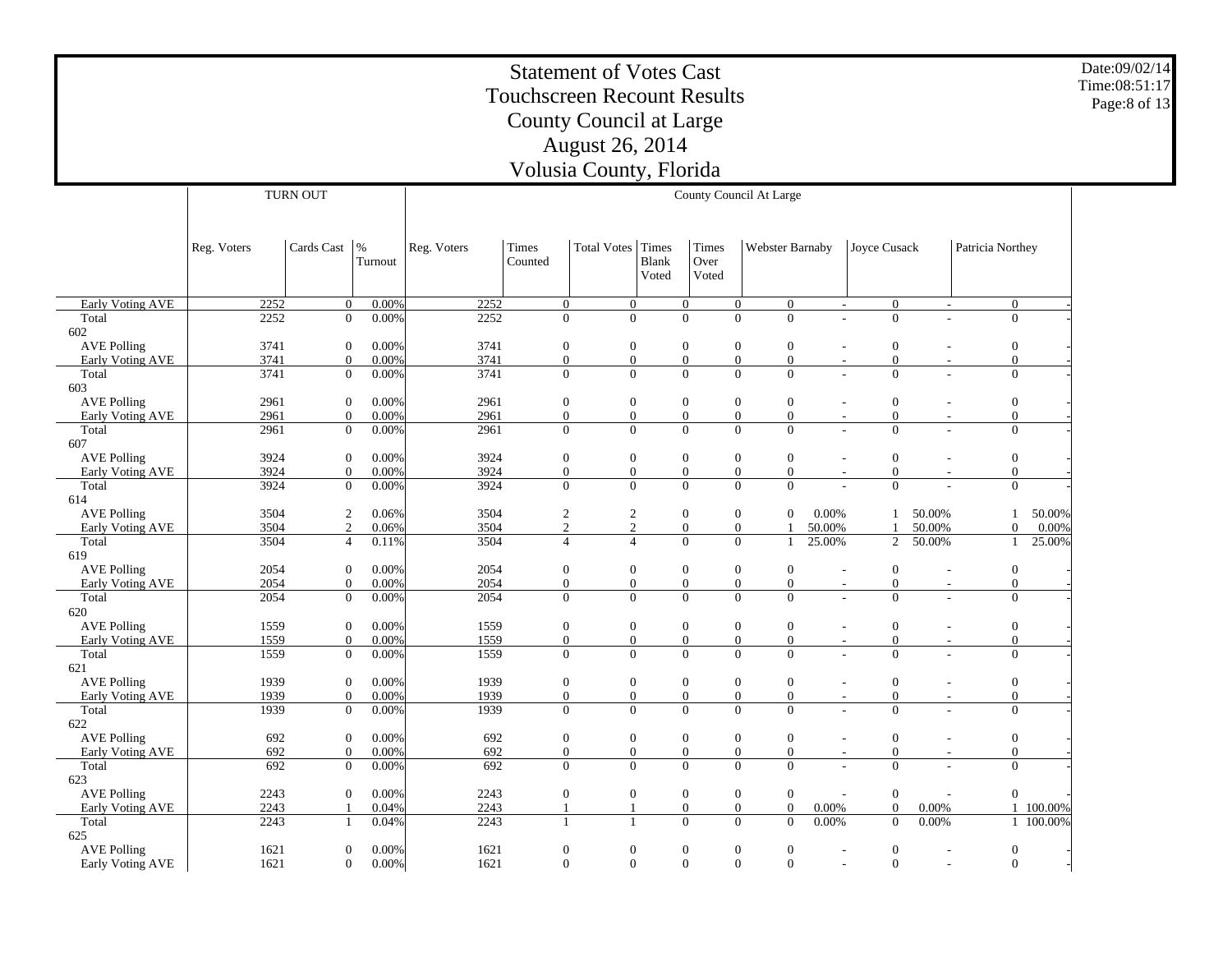Date:09/02/14 Time:08:51:17Page:9 of 13

|                                               |              | <b>TURN OUT</b>                  |                |              |                                      |                                    |       |                                    | County Council At Large            |                                    |                                                      |                          |                                    |           |
|-----------------------------------------------|--------------|----------------------------------|----------------|--------------|--------------------------------------|------------------------------------|-------|------------------------------------|------------------------------------|------------------------------------|------------------------------------------------------|--------------------------|------------------------------------|-----------|
|                                               |              |                                  |                |              |                                      |                                    |       |                                    |                                    |                                    |                                                      |                          |                                    |           |
|                                               |              |                                  |                |              |                                      |                                    |       |                                    |                                    |                                    |                                                      |                          |                                    |           |
|                                               | Reg. Voters  | Cards Cast                       | $\%$           | Reg. Voters  | Times                                | <b>Total Votes</b>                 | Times | Times                              |                                    | Webster Barnaby                    | Joyce Cusack                                         |                          | Patricia Northey                   |           |
|                                               |              |                                  | Turnout        |              | Counted                              |                                    | Blank | Over                               |                                    |                                    |                                                      |                          |                                    |           |
|                                               |              |                                  |                |              |                                      |                                    | Voted | Voted                              |                                    |                                    |                                                      |                          |                                    |           |
| Total                                         | 1621         | $\overline{0}$                   | $0.00\%$       | 1621         | $\overline{0}$                       | $\overline{0}$                     |       | $\overline{0}$                     | $\mathbf{0}$                       | $\bar{0}$                          | $\bar{0}$<br>$\sim$                                  | L.                       | $\overline{0}$                     |           |
| 626                                           |              |                                  |                |              |                                      |                                    |       |                                    |                                    |                                    |                                                      |                          |                                    |           |
| <b>AVE Polling</b>                            | 1407         | $\mathbf{0}$                     | 0.00%          | 1407         | $\boldsymbol{0}$                     | $\boldsymbol{0}$                   |       | $\mathbf{0}$                       | $\boldsymbol{0}$                   | $\mathbf{0}$                       | $\boldsymbol{0}$<br>$\overline{\phantom{a}}$         | $\overline{a}$           | $\boldsymbol{0}$                   |           |
| Early Voting AVE                              | 1407         | $\mathbf{0}$                     | 0.00%          | 1407         | $\boldsymbol{0}$                     | $\boldsymbol{0}$                   |       | $\boldsymbol{0}$                   | $\boldsymbol{0}$                   | $\boldsymbol{0}$                   | $\mathbf{0}$                                         |                          | $\boldsymbol{0}$                   |           |
| Total                                         | 1407         | $\overline{0}$                   | 0.00%          | 1407         | $\Omega$                             | $\theta$                           |       | $\Omega$                           | $\Omega$                           | $\theta$                           | $\Omega$                                             |                          | $\overline{0}$                     |           |
| 628                                           |              |                                  |                |              |                                      |                                    |       |                                    |                                    |                                    |                                                      |                          |                                    |           |
| <b>AVE Polling</b>                            | 3566         | $\overline{2}$                   | 0.06%          | 3566         | $\overline{2}$                       | $\boldsymbol{2}$                   |       | $\boldsymbol{0}$                   | $\mathbf{0}$                       | $\boldsymbol{0}$<br>0.00%          | $\mathbf{1}$                                         | 50.00%                   | $\mathbf{1}$                       | 50.00%    |
| Early Voting AVE<br>Total                     | 3566<br>3566 | $\overline{0}$<br>$\overline{2}$ | 0.00%          | 3566<br>3566 | $\boldsymbol{0}$<br>$\overline{2}$   | $\boldsymbol{0}$<br>$\overline{2}$ |       | $\mathbf{0}$<br>$\overline{0}$     | $\overline{0}$<br>$\Omega$         | $\overline{0}$<br>$\overline{0}$   | $\Omega$<br>$\mathbf{1}$                             |                          | $\theta$                           |           |
| 633                                           |              |                                  | 0.06%          |              |                                      |                                    |       |                                    |                                    | 0.00%                              |                                                      | 50.00%                   | $\mathbf{1}$                       | 50.00%    |
| <b>AVE Polling</b>                            | 3633         | 6                                | 0.17%          | 3633         | 6                                    | $\overline{4}$                     |       | 2                                  | $\mathbf{0}$                       | $\mathbf{0}$<br>0.00%              | $\overline{0}$                                       | 0.00%                    |                                    | 4 100.00% |
| Early Voting AVE                              | 3633         | $\overline{0}$                   | 0.00%          | 3633         | $\overline{0}$                       | $\overline{0}$                     |       | $\mathbf{0}$                       | $\mathbf{0}$                       | $\overline{0}$                     | $\Omega$                                             |                          | $\theta$                           |           |
| Total                                         | 3633         | 6                                | 0.17%          | 3633         | 6                                    | $\overline{4}$                     |       | $\overline{2}$                     | $\theta$                           | $\overline{0}$<br>0.00%            | $\overline{0}$                                       | 0.00%                    |                                    | 4 100.00% |
| 638                                           |              |                                  |                |              |                                      |                                    |       |                                    |                                    |                                    |                                                      |                          |                                    |           |
| <b>AVE Polling</b>                            | 2049         | $\overline{0}$                   | 0.00%          | 2049         | $\boldsymbol{0}$                     | $\mathbf{0}$                       |       | $\mathbf{0}$                       | $\mathbf{0}$                       | $\mathbf{0}$                       | $\mathbf{0}$<br>$\overline{a}$                       | ٠                        | $\boldsymbol{0}$                   |           |
| Early Voting AVE                              | 2049         | $\mathbf{0}$                     | 0.00%          | 2049         | $\boldsymbol{0}$                     | $\boldsymbol{0}$                   |       | $\overline{0}$                     | $\overline{0}$                     | $\boldsymbol{0}$                   | $\mathbf{0}$                                         | $\overline{\phantom{a}}$ | $\overline{0}$                     |           |
| Total                                         | 2049         | $\overline{0}$                   | 0.00%          | 2049         | $\mathbf{0}$                         | $\overline{0}$                     |       | $\overline{0}$                     | $\theta$                           | $\overline{0}$                     | $\theta$                                             |                          | $\overline{0}$                     |           |
| 641<br><b>AVE Polling</b>                     | 4345         | $\mathbf{0}$                     | 0.00%          | 4345         | $\boldsymbol{0}$                     | $\boldsymbol{0}$                   |       | $\mathbf{0}$                       | $\boldsymbol{0}$                   | $\mathbf{0}$                       | $\mathbf{0}$                                         |                          | $\boldsymbol{0}$                   |           |
| Early Voting AVE                              | 4345         | $\mathbf{0}$                     | 0.00%          | 4345         | $\boldsymbol{0}$                     | $\boldsymbol{0}$                   |       | $\boldsymbol{0}$                   | $\boldsymbol{0}$                   | $\boldsymbol{0}$                   | $\boldsymbol{0}$                                     |                          | $\overline{0}$                     |           |
| Total                                         | 4345         | $\mathbf{0}$                     | 0.00%          | 4345         | $\mathbf{0}$                         | $\overline{0}$                     |       | $\overline{0}$                     | $\theta$                           | $\overline{0}$                     | $\Omega$                                             |                          | $\boldsymbol{0}$                   |           |
| 701                                           |              |                                  |                |              |                                      |                                    |       |                                    |                                    |                                    |                                                      |                          |                                    |           |
| <b>AVE Polling</b>                            | 4219         | $\boldsymbol{0}$                 | 0.00%          | 4219         | $\boldsymbol{0}$                     | $\boldsymbol{0}$                   |       | $\boldsymbol{0}$                   | $\boldsymbol{0}$                   | $\boldsymbol{0}$                   | $\boldsymbol{0}$                                     | L,                       | $\boldsymbol{0}$                   |           |
| Early Voting AVE                              | 4219         | $\mathbf{0}$                     | 0.00%          | 4219         | $\boldsymbol{0}$                     | $\boldsymbol{0}$                   |       | $\mathbf{0}$                       | $\boldsymbol{0}$                   | $\boldsymbol{0}$                   | $\boldsymbol{0}$                                     | $\overline{\phantom{a}}$ | $\boldsymbol{0}$                   |           |
| Total                                         | 4219         | $\mathbf{0}$                     | 0.00%          | 4219         | $\mathbf{0}$                         | $\overline{0}$                     |       | $\overline{0}$                     | $\theta$                           | $\theta$                           | $\Omega$                                             |                          | $\boldsymbol{0}$                   |           |
| 703                                           | 3408         | $\overline{0}$                   | 0.00%          | 3408         |                                      | $\boldsymbol{0}$                   |       | $\boldsymbol{0}$                   | $\boldsymbol{0}$                   | $\boldsymbol{0}$                   | $\boldsymbol{0}$                                     |                          | $\boldsymbol{0}$                   |           |
| <b>AVE Polling</b><br><b>Early Voting AVE</b> | 3408         | $\overline{0}$                   | 0.00%          | 3408         | $\boldsymbol{0}$<br>$\boldsymbol{0}$ | $\overline{0}$                     |       | $\overline{0}$                     | $\overline{0}$                     | $\overline{0}$                     | $\overline{0}$                                       | $\sim$<br>÷.             | $\overline{0}$                     |           |
| Total                                         | 3408         | $\overline{0}$                   | 0.00%          | 3408         | $\boldsymbol{0}$                     | $\overline{0}$                     |       | $\overline{0}$                     | $\theta$                           | $\overline{0}$                     | $\Omega$                                             |                          | $\boldsymbol{0}$                   |           |
| 705                                           |              |                                  |                |              |                                      |                                    |       |                                    |                                    |                                    |                                                      |                          |                                    |           |
| <b>AVE Polling</b>                            | 1370         | $\overline{0}$                   | 0.00%          | 1370         | $\boldsymbol{0}$                     | $\boldsymbol{0}$                   |       | $\boldsymbol{0}$                   | $\mathbf{0}$                       | $\boldsymbol{0}$                   | $\overline{0}$<br>$\overline{\phantom{a}}$           | $\overline{\phantom{a}}$ | $\boldsymbol{0}$                   |           |
| Early Voting AVE                              | 1370         | $\mathbf{0}$                     | 0.00%          | 1370         | $\boldsymbol{0}$                     | $\overline{0}$                     |       | $\overline{0}$                     | $\overline{0}$                     | $\boldsymbol{0}$                   | $\mathbf{0}$                                         | $\sim$                   | $\overline{0}$                     |           |
| Total                                         | 1370         | $\mathbf{0}$                     | 0.00%          | 1370         | $\mathbf{0}$                         | $\overline{0}$                     |       | $\overline{0}$                     | $\theta$                           | $\overline{0}$                     | $\theta$                                             |                          | $\overline{0}$                     |           |
| 706                                           |              |                                  |                |              |                                      |                                    |       |                                    |                                    |                                    |                                                      |                          |                                    |           |
| <b>AVE Polling</b>                            | 3764         | $\mathbf{0}$                     | 0.00%          | 3764         | $\boldsymbol{0}$                     | $\boldsymbol{0}$                   |       | $\boldsymbol{0}$                   | $\boldsymbol{0}$<br>$\overline{0}$ | $\boldsymbol{0}$                   | $\boldsymbol{0}$                                     | $\sim$                   | $\boldsymbol{0}$<br>$\overline{0}$ |           |
| Early Voting AVE<br>Total                     | 3764<br>3764 | $\mathbf{0}$<br>$\boldsymbol{0}$ | 0.00%<br>0.00% | 3764<br>3764 | $\boldsymbol{0}$<br>$\boldsymbol{0}$ | $\boldsymbol{0}$<br>$\overline{0}$ |       | $\boldsymbol{0}$<br>$\overline{0}$ | $\theta$                           | $\boldsymbol{0}$<br>$\overline{0}$ | $\mathbf{0}$<br>$\overline{\phantom{a}}$<br>$\Omega$ | $\sim$                   | $\boldsymbol{0}$                   |           |
| 709                                           |              |                                  |                |              |                                      |                                    |       |                                    |                                    |                                    |                                                      |                          |                                    |           |
| <b>AVE Polling</b>                            | 3264         | $\boldsymbol{0}$                 | 0.00%          | 3264         | $\boldsymbol{0}$                     | $\boldsymbol{0}$                   |       | $\boldsymbol{0}$                   | $\boldsymbol{0}$                   | $\boldsymbol{0}$                   | $\overline{0}$                                       | $\overline{\phantom{a}}$ | $\boldsymbol{0}$                   |           |
| <b>Early Voting AVE</b>                       | 3264         | $\overline{0}$                   | 0.00%          | 3264         | $\mathbf{0}$                         | $\overline{0}$                     |       | $\overline{0}$                     | $\overline{0}$                     | $\overline{0}$                     | $\overline{0}$<br>$\overline{\phantom{a}}$           | $\overline{\phantom{a}}$ | $\overline{0}$                     |           |
| Total                                         | 3264         | $\boldsymbol{0}$                 | 0.00%          | 3264         | $\mathbf{0}$                         | $\overline{0}$                     |       | $\overline{0}$                     | $\overline{0}$                     | $\overline{0}$                     | $\overline{0}$                                       | ÷,                       | $\boldsymbol{0}$                   |           |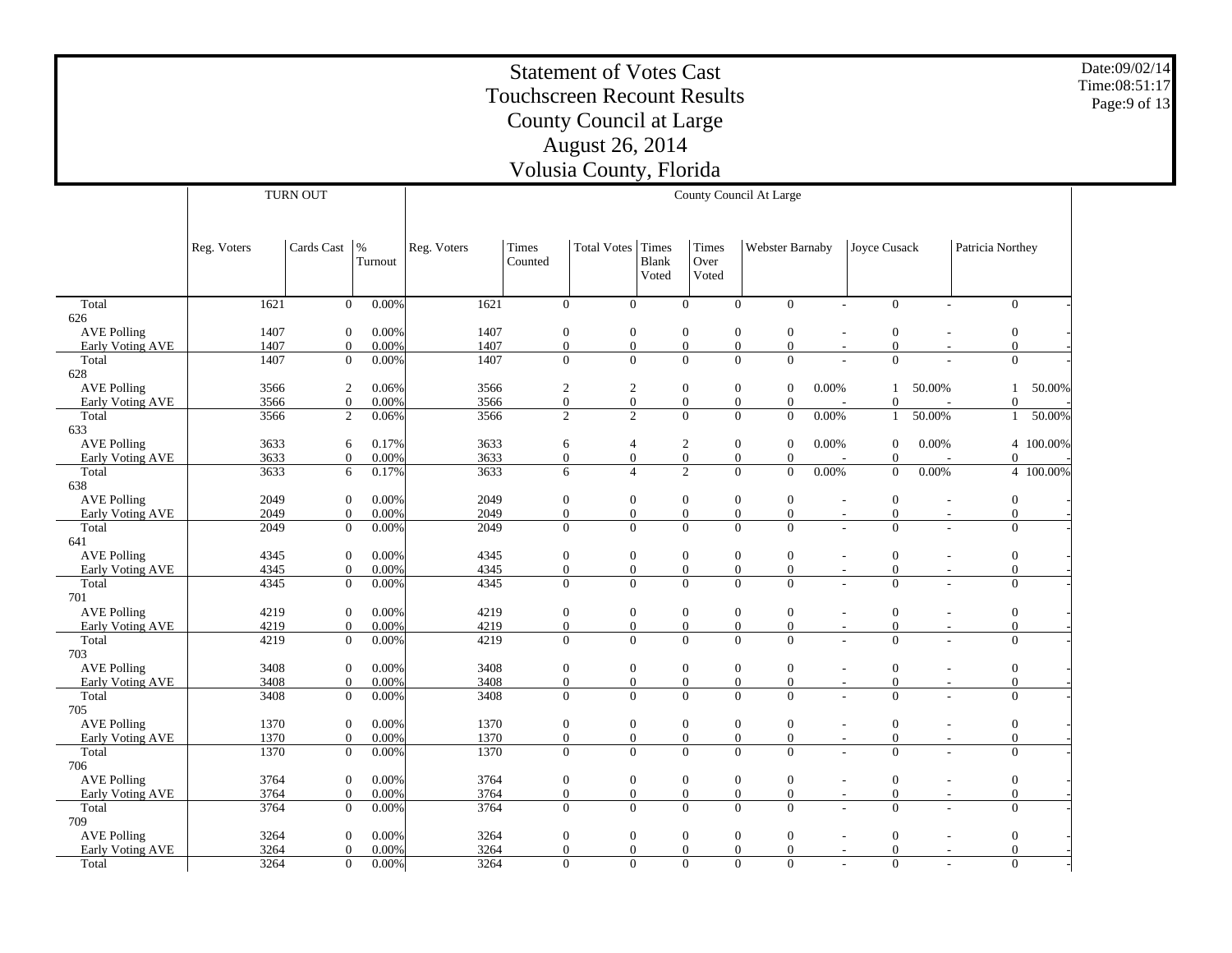|                           | <b>Statement of Votes Cast</b><br><b>Touchscreen Recount Results</b><br>County Council at Large                                                                                                                                                                                                              |                                                                                                                                                                                                          |                                                        |              |                                                                                                                                                                  |                              |                  |                              |                                    |                              |                                              |                          |                                |          | Date:09/02/14<br>Time:08:51:17<br>Page: 10 of 13 |  |  |  |
|---------------------------|--------------------------------------------------------------------------------------------------------------------------------------------------------------------------------------------------------------------------------------------------------------------------------------------------------------|----------------------------------------------------------------------------------------------------------------------------------------------------------------------------------------------------------|--------------------------------------------------------|--------------|------------------------------------------------------------------------------------------------------------------------------------------------------------------|------------------------------|------------------|------------------------------|------------------------------------|------------------------------|----------------------------------------------|--------------------------|--------------------------------|----------|--------------------------------------------------|--|--|--|
|                           |                                                                                                                                                                                                                                                                                                              |                                                                                                                                                                                                          |                                                        |              |                                                                                                                                                                  |                              |                  |                              |                                    |                              |                                              |                          |                                |          |                                                  |  |  |  |
|                           |                                                                                                                                                                                                                                                                                                              |                                                                                                                                                                                                          |                                                        |              |                                                                                                                                                                  | <b>August 26, 2014</b>       |                  |                              |                                    |                              |                                              |                          |                                |          |                                                  |  |  |  |
|                           |                                                                                                                                                                                                                                                                                                              |                                                                                                                                                                                                          |                                                        |              |                                                                                                                                                                  | Volusia County, Florida      |                  |                              |                                    |                              |                                              |                          |                                |          |                                                  |  |  |  |
|                           |                                                                                                                                                                                                                                                                                                              |                                                                                                                                                                                                          |                                                        |              |                                                                                                                                                                  |                              |                  |                              |                                    |                              |                                              |                          |                                |          |                                                  |  |  |  |
|                           | <b>TURN OUT</b><br>County Council At Large                                                                                                                                                                                                                                                                   |                                                                                                                                                                                                          |                                                        |              |                                                                                                                                                                  |                              |                  |                              |                                    |                              |                                              |                          |                                |          |                                                  |  |  |  |
|                           | Reg. Voters                                                                                                                                                                                                                                                                                                  | Cards Cast<br>Reg. Voters<br>Times<br>Total Votes   Times<br>Times<br><b>Webster Barnaby</b><br>Joyce Cusack<br>Patricia Northey<br>$\%$<br>Counted<br><b>Blank</b><br>Over<br>Turnout<br>Voted<br>Voted |                                                        |              |                                                                                                                                                                  |                              |                  |                              |                                    |                              |                                              |                          |                                |          |                                                  |  |  |  |
| 711                       |                                                                                                                                                                                                                                                                                                              |                                                                                                                                                                                                          |                                                        |              |                                                                                                                                                                  |                              |                  |                              |                                    |                              |                                              |                          |                                |          |                                                  |  |  |  |
| <b>AVE Polling</b>        | 3701<br>0.00%<br>3701<br>$\mathbf{0}$<br>$\boldsymbol{0}$<br>$\mathbf{0}$<br>$\mathbf{0}$<br>$\mathbf{0}$<br>$\mathbf{0}$<br>$\mathbf{0}$<br>$\mathbf{0}$<br>$\overline{\phantom{a}}$                                                                                                                        |                                                                                                                                                                                                          |                                                        |              |                                                                                                                                                                  |                              |                  |                              |                                    |                              |                                              |                          |                                |          |                                                  |  |  |  |
| Early Voting AVE          | 3701<br>$\boldsymbol{0}$<br>0.00%<br>3701<br>$\mathbf{0}$<br>$\mathbf{0}$<br>$\mathbf{0}$<br>$\mathbf{0}$<br>$\mathbf{0}$<br>$\boldsymbol{0}$<br>$\overline{0}$<br>3701<br>$\overline{0}$<br>$\theta$<br>$\theta$<br>$\Omega$<br>$\theta$<br>$\mathbf{0}$<br>3701<br>$\overline{0}$<br>0.00%<br>$\mathbf{0}$ |                                                                                                                                                                                                          |                                                        |              |                                                                                                                                                                  |                              |                  |                              |                                    |                              |                                              |                          |                                |          |                                                  |  |  |  |
| Total<br>712              |                                                                                                                                                                                                                                                                                                              |                                                                                                                                                                                                          |                                                        |              |                                                                                                                                                                  |                              |                  |                              |                                    |                              |                                              |                          |                                |          |                                                  |  |  |  |
| <b>AVE Polling</b>        | 1990                                                                                                                                                                                                                                                                                                         |                                                                                                                                                                                                          | $\boldsymbol{0}$<br>0.00%                              |              | 1990<br>$\mathbf{0}$<br>$\mathbf{0}$<br>$\boldsymbol{0}$<br>$\boldsymbol{0}$<br>$\mathbf{0}$<br>$\mathbf{0}$<br>$\mathbf{0}$<br>$\overline{a}$                   |                              |                  |                              |                                    |                              |                                              |                          |                                |          |                                                  |  |  |  |
| Early Voting AVE          | 1990                                                                                                                                                                                                                                                                                                         |                                                                                                                                                                                                          | $\mathbf{0}$<br>0.00%                                  |              | 1990<br>$\mathbf{0}$<br>$\mathbf{0}$<br>$\overline{0}$<br>$\mathbf{0}$<br>$\overline{0}$<br>$\mathbf{0}$<br>$\overline{0}$<br>$\mathbf{0}$<br>$\mathbf{0}$       |                              |                  |                              |                                    |                              |                                              |                          |                                |          |                                                  |  |  |  |
| Total<br>714              | 1990                                                                                                                                                                                                                                                                                                         |                                                                                                                                                                                                          | $\boldsymbol{0}$<br>$0.00\%$                           | 1990         |                                                                                                                                                                  |                              |                  | $\overline{0}$               | $\Omega$                           | $\Omega$                     | $\mathbf{0}$                                 |                          | $\mathbf{0}$                   |          |                                                  |  |  |  |
| <b>AVE Polling</b>        | 3332                                                                                                                                                                                                                                                                                                         |                                                                                                                                                                                                          | $\boldsymbol{0}$<br>0.00%                              |              | 3332<br>$\boldsymbol{0}$<br>$\boldsymbol{0}$<br>$\mathbf{0}$<br>$\boldsymbol{0}$<br>$\boldsymbol{0}$<br>$\mathbf{0}$<br>$\mathbf{0}$<br>$\overline{\phantom{a}}$ |                              |                  |                              |                                    |                              |                                              |                          |                                |          |                                                  |  |  |  |
| <b>Early Voting AVE</b>   | 3332                                                                                                                                                                                                                                                                                                         |                                                                                                                                                                                                          | $\overline{0}$<br>0.00%                                |              | 3332<br>$\mathbf{0}$<br>$\boldsymbol{0}$<br>$\overline{0}$<br>$\mathbf{0}$<br>$\overline{0}$<br>$\boldsymbol{0}$<br>$\overline{0}$<br>$\overline{\phantom{a}}$   |                              |                  |                              |                                    |                              |                                              |                          |                                |          |                                                  |  |  |  |
| Total                     | 3332                                                                                                                                                                                                                                                                                                         |                                                                                                                                                                                                          | $\boldsymbol{0}$<br>0.00%                              |              | 3332<br>$\mathbf{0}$<br>$\theta$<br>$\theta$<br>$\Omega$<br>$\theta$<br>$\mathbf{0}$<br>$\mathbf{0}$<br>L.                                                       |                              |                  |                              |                                    |                              |                                              |                          |                                |          |                                                  |  |  |  |
| 716                       |                                                                                                                                                                                                                                                                                                              |                                                                                                                                                                                                          |                                                        |              |                                                                                                                                                                  |                              |                  |                              |                                    |                              |                                              |                          |                                |          |                                                  |  |  |  |
| <b>AVE Polling</b>        | 2647                                                                                                                                                                                                                                                                                                         |                                                                                                                                                                                                          | $\boldsymbol{0}$<br>0.00%                              | 2647         | $\boldsymbol{0}$                                                                                                                                                 | $\boldsymbol{0}$             |                  | $\mathbf{0}$                 | $\boldsymbol{0}$                   | $\boldsymbol{0}$             | $\boldsymbol{0}$                             | $\overline{\phantom{a}}$ | $\mathbf{0}$                   |          |                                                  |  |  |  |
| Early Voting AVE<br>Total | 2647<br>2647                                                                                                                                                                                                                                                                                                 |                                                                                                                                                                                                          | $\boldsymbol{0}$<br>0.00%<br>$\boldsymbol{0}$<br>0.00% | 2647<br>2647 | $\mathbf{0}$<br>$\mathbf{0}$                                                                                                                                     | $\mathbf{0}$<br>$\mathbf{0}$ |                  | $\mathbf{0}$<br>$\mathbf{0}$ | $\boldsymbol{0}$<br>$\overline{0}$ | $\boldsymbol{0}$<br>$\Omega$ | $\boldsymbol{0}$<br>$\mathbf{0}$             | $\overline{\phantom{a}}$ | $\mathbf{0}$<br>$\mathbf{0}$   |          |                                                  |  |  |  |
| 717                       |                                                                                                                                                                                                                                                                                                              |                                                                                                                                                                                                          |                                                        |              |                                                                                                                                                                  |                              |                  |                              |                                    |                              |                                              |                          |                                |          |                                                  |  |  |  |
| <b>AVE Polling</b>        | 1691                                                                                                                                                                                                                                                                                                         |                                                                                                                                                                                                          | $\boldsymbol{0}$<br>0.00%                              | 1691         | $\overline{0}$                                                                                                                                                   | $\mathbf{0}$                 |                  | $\mathbf{0}$                 | $\mathbf{0}$                       | $\boldsymbol{0}$             | $\boldsymbol{0}$                             | $\overline{a}$           | $\boldsymbol{0}$               |          |                                                  |  |  |  |
| Early Voting AVE          | 1691                                                                                                                                                                                                                                                                                                         |                                                                                                                                                                                                          | $\overline{0}$<br>0.00%                                | 1691         | $\mathbf{0}$                                                                                                                                                     |                              | $\mathbf{0}$     | $\mathbf{0}$                 | $\theta$                           | $\theta$                     | $\theta$                                     | $\overline{a}$           | $\overline{0}$                 |          |                                                  |  |  |  |
| Total                     | 1691                                                                                                                                                                                                                                                                                                         |                                                                                                                                                                                                          | 0.00%<br>$\mathbf{0}$                                  | 1691         | $\mathbf{0}$                                                                                                                                                     | $\mathbf{0}$                 |                  | $\overline{0}$               | $\mathbf{0}$                       | $\mathbf{0}$                 | $\mathbf{0}$                                 |                          | $\mathbf{0}$                   |          |                                                  |  |  |  |
| 718<br><b>AVE Polling</b> | 3531                                                                                                                                                                                                                                                                                                         |                                                                                                                                                                                                          | 0.00%<br>$\mathbf{0}$                                  | 3531         | $\boldsymbol{0}$                                                                                                                                                 | $\mathbf{0}$                 |                  | $\mathbf{0}$                 | $\mathbf{0}$                       | $\mathbf{0}$                 | $\mathbf{0}$                                 | $\overline{\phantom{a}}$ | $\mathbf{0}$                   |          |                                                  |  |  |  |
| Early Voting AVE          | 3531                                                                                                                                                                                                                                                                                                         |                                                                                                                                                                                                          | $\mathbf{0}$<br>0.00%                                  | 3531         | $\mathbf{0}$                                                                                                                                                     | $\mathbf{0}$                 |                  | $\mathbf{0}$                 | $\mathbf{0}$                       | $\mathbf{0}$                 | $\mathbf{0}$                                 | $\frac{1}{2}$            | $\mathbf{0}$                   |          |                                                  |  |  |  |
| Total                     | 3531                                                                                                                                                                                                                                                                                                         |                                                                                                                                                                                                          | $\boldsymbol{0}$<br>0.00%                              | 3531         | $\overline{0}$                                                                                                                                                   | $\overline{0}$               |                  | $\overline{0}$               | $\Omega$                           | $\Omega$                     | $\overline{0}$                               |                          | $\mathbf{0}$                   |          |                                                  |  |  |  |
| 719                       |                                                                                                                                                                                                                                                                                                              |                                                                                                                                                                                                          |                                                        |              |                                                                                                                                                                  |                              |                  |                              |                                    |                              |                                              |                          |                                |          |                                                  |  |  |  |
| <b>AVE Polling</b>        | 1973                                                                                                                                                                                                                                                                                                         |                                                                                                                                                                                                          | $\mathbf{0}$<br>0.00%                                  | 1973         | $\boldsymbol{0}$                                                                                                                                                 | $\mathbf{0}$                 |                  | $\mathbf{0}$                 | $\mathbf{0}$                       | $\mathbf{0}$                 | $\boldsymbol{0}$                             | $\overline{a}$           | $\mathbf{0}$                   |          |                                                  |  |  |  |
| Early Voting AVE          | 1973                                                                                                                                                                                                                                                                                                         |                                                                                                                                                                                                          | $\boldsymbol{0}$<br>0.00%                              | 1973         | $\mathbf{0}$                                                                                                                                                     | $\mathbf{0}$                 |                  | $\mathbf{0}$                 | $\theta$                           | $\mathbf{0}$                 | $\boldsymbol{0}$                             | $\frac{1}{2}$            | $\mathbf{0}$                   |          |                                                  |  |  |  |
| Total<br>720              | 1973                                                                                                                                                                                                                                                                                                         |                                                                                                                                                                                                          | $\mathbf{0}$<br>0.00%                                  | 1973         | $\overline{0}$                                                                                                                                                   | $\overline{0}$               |                  | $\overline{0}$               | $\Omega$                           | $\Omega$                     | $\overline{0}$                               | $\overline{a}$           | $\mathbf{0}$                   |          |                                                  |  |  |  |
| <b>AVE Polling</b>        |                                                                                                                                                                                                                                                                                                              | 913                                                                                                                                                                                                      | $\boldsymbol{0}$<br>$0.00\%$                           | 913          | $\mathbf{0}$                                                                                                                                                     | $\mathbf{0}$                 |                  | $\mathbf{0}$                 | $\boldsymbol{0}$                   | $\boldsymbol{0}$             | $\boldsymbol{0}$<br>$\overline{\phantom{a}}$ | $\overline{\phantom{a}}$ | $\mathbf{0}$                   |          |                                                  |  |  |  |
| Early Voting AVE          |                                                                                                                                                                                                                                                                                                              | 913                                                                                                                                                                                                      | $\boldsymbol{0}$<br>0.00%                              | 913          | $\mathbf{0}$                                                                                                                                                     | $\mathbf{0}$                 |                  | $\mathbf{0}$                 | $\mathbf{0}$                       | $\mathbf{0}$                 | $\mathbf{0}$                                 | $\overline{\phantom{a}}$ | $\overline{0}$                 |          |                                                  |  |  |  |
| Total                     |                                                                                                                                                                                                                                                                                                              | 913                                                                                                                                                                                                      | $\overline{0}$<br>0.00%                                | 913          | $\overline{0}$                                                                                                                                                   | $\theta$                     |                  | $\Omega$                     | $\Omega$                           | $\Omega$                     | $\mathbf{0}$                                 |                          | $\mathbf{0}$                   |          |                                                  |  |  |  |
| 722                       |                                                                                                                                                                                                                                                                                                              |                                                                                                                                                                                                          |                                                        |              |                                                                                                                                                                  |                              |                  |                              |                                    |                              |                                              |                          |                                |          |                                                  |  |  |  |
| <b>AVE Polling</b>        | 2601                                                                                                                                                                                                                                                                                                         |                                                                                                                                                                                                          | $\boldsymbol{0}$<br>0.00%                              | 2601         | $\boldsymbol{0}$                                                                                                                                                 | $\boldsymbol{0}$             |                  | $\mathbf{0}$                 | $\boldsymbol{0}$                   | $\boldsymbol{0}$             | $\mathbf{0}$                                 | $\sim$                   | $\boldsymbol{0}$               |          |                                                  |  |  |  |
| Early Voting AVE<br>Total | 2601<br>2601                                                                                                                                                                                                                                                                                                 |                                                                                                                                                                                                          | $\overline{0}$<br>0.00%<br>$\mathbf{0}$<br>0.00%       | 2601<br>2601 | $\overline{0}$<br>$\Omega$                                                                                                                                       | $\theta$                     | $\boldsymbol{0}$ | $\overline{0}$<br>$\theta$   | $\mathbf{0}$<br>$\Omega$           | $\overline{0}$<br>$\Omega$   | $\mathbf{0}$<br>$\overline{0}$               | $\overline{a}$           | $\overline{0}$<br>$\mathbf{0}$ |          |                                                  |  |  |  |
| 725                       |                                                                                                                                                                                                                                                                                                              |                                                                                                                                                                                                          |                                                        |              |                                                                                                                                                                  |                              |                  |                              |                                    |                              |                                              |                          |                                |          |                                                  |  |  |  |
| <b>AVE Polling</b>        | 2082                                                                                                                                                                                                                                                                                                         |                                                                                                                                                                                                          | 0.05%<br>1                                             | 2082         | $\mathbf{1}$                                                                                                                                                     | $\mathbf{1}$                 |                  | $\mathbf{0}$                 | $\overline{0}$                     | 1 100.00%                    | $\mathbf{0}$                                 | 0.00%                    | $\mathbf{0}$                   | 0.00%    |                                                  |  |  |  |
| Early Voting AVE          | 2082                                                                                                                                                                                                                                                                                                         |                                                                                                                                                                                                          | $\boldsymbol{0}$<br>0.00%                              | 2082         | $\boldsymbol{0}$                                                                                                                                                 | $\boldsymbol{0}$             |                  | $\mathbf{0}$                 | $\boldsymbol{0}$                   | $\Omega$                     | $\mathbf{0}$                                 |                          | $\mathbf{0}$                   |          |                                                  |  |  |  |
| Total                     | 2082                                                                                                                                                                                                                                                                                                         |                                                                                                                                                                                                          | 0.05%<br>$\mathbf{1}$                                  | 2082         | $\overline{1}$                                                                                                                                                   | $\overline{1}$               |                  | $\theta$                     | $\theta$                           | 1 100.00%                    | $\overline{0}$                               | 0.00%                    | $\mathbf{0}$                   | $0.00\%$ |                                                  |  |  |  |

Early Voting AVE Total 726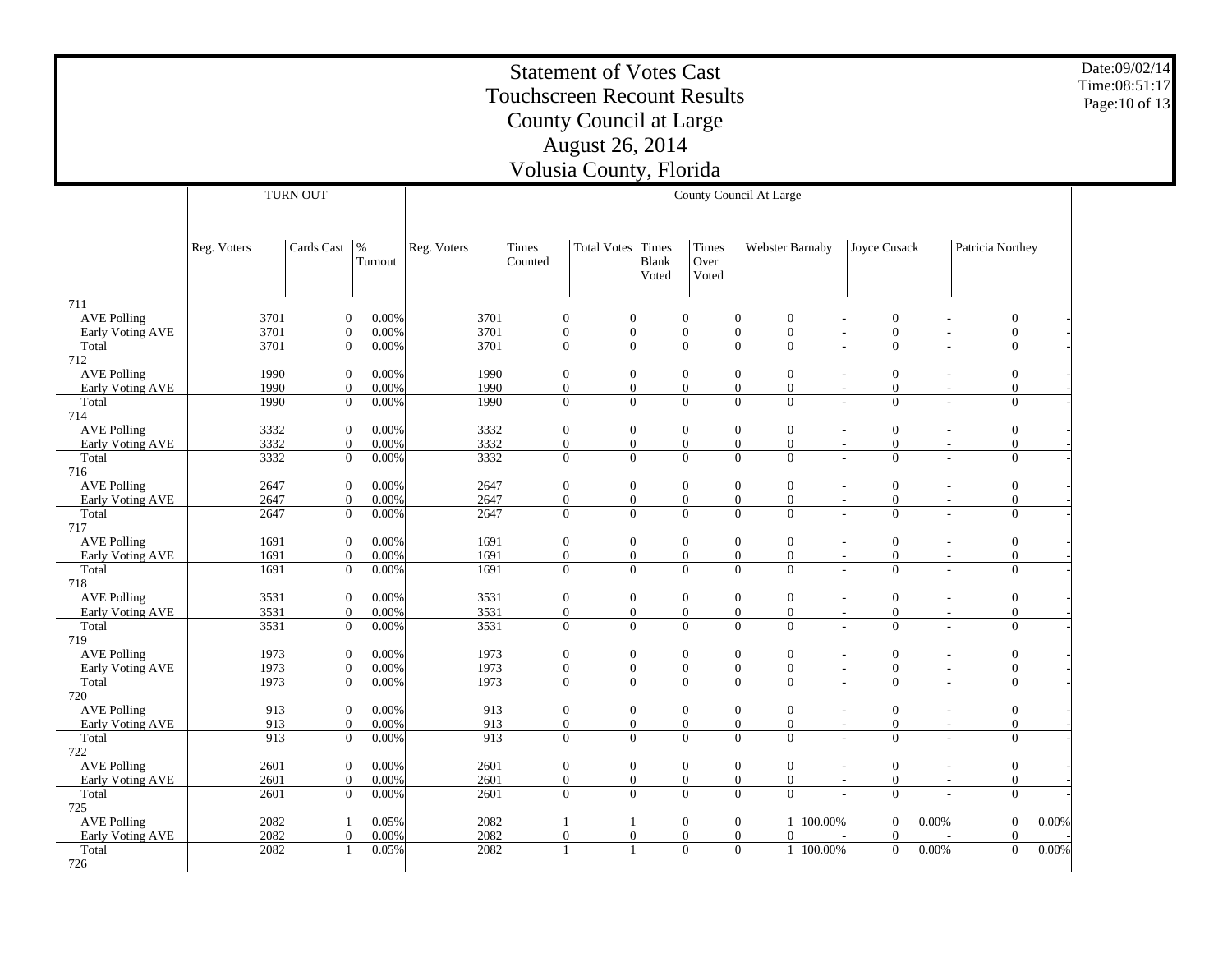Date:09/02/14 Time:08:51:17Page:11 of 13

|                    |             | <b>TURN OUT</b>  |                          |             |                  |                    |                                |                        | County Council At Large              |                                              |                          |                  |
|--------------------|-------------|------------------|--------------------------|-------------|------------------|--------------------|--------------------------------|------------------------|--------------------------------------|----------------------------------------------|--------------------------|------------------|
|                    |             |                  |                          |             |                  |                    |                                |                        |                                      |                                              |                          |                  |
|                    | Reg. Voters | Cards Cast       | $\frac{0}{6}$<br>Turnout | Reg. Voters | Times<br>Counted | <b>Total Votes</b> | Times<br><b>Blank</b><br>Voted | Times<br>Over<br>Voted | Webster Barnaby                      | Joyce Cusack                                 |                          | Patricia Northey |
| <b>AVE Polling</b> | 2870        | $\mathbf{0}$     | 0.00%                    | 2870        | $\overline{0}$   | $\mathbf{0}$       |                                | $\overline{0}$         | $\mathbf{0}$<br>$\overline{0}$       | $\boldsymbol{0}$<br>$\overline{\phantom{a}}$ | $\overline{\phantom{a}}$ | $\overline{0}$   |
| Early Voting AVE   | 2870        | $\theta$         | 0.00%                    | 2870        | $\mathbf{0}$     | $\mathbf{0}$       |                                | $\mathbf{0}$           | $\boldsymbol{0}$<br>$\boldsymbol{0}$ | $\boldsymbol{0}$<br>$\overline{\phantom{a}}$ | $\overline{\phantom{a}}$ | $\mathbf{0}$     |
| Total<br>728       | 2870        | $\overline{0}$   | 0.00%                    | 2870        | $\overline{0}$   | $\overline{0}$     |                                | $\overline{0}$         | $\overline{0}$<br>$\theta$           | $\overline{0}$                               |                          | $\mathbf{0}$     |
| <b>AVE Polling</b> | 3787        | $\overline{0}$   | 0.00%                    | 3787        | $\boldsymbol{0}$ | $\boldsymbol{0}$   |                                | $\mathbf{0}$           | $\boldsymbol{0}$<br>$\mathbf{0}$     | $\boldsymbol{0}$                             | $\overline{\phantom{a}}$ | $\mathbf{0}$     |
| Early Voting AVE   | 3787        | $\overline{0}$   | 0.00%                    | 3787        | $\boldsymbol{0}$ | $\overline{0}$     |                                | $\mathbf{0}$           | $\overline{0}$<br>$\overline{0}$     | $\overline{0}$<br>$\sim$                     | ٠                        | $\mathbf{0}$     |
| Total<br>729       | 3787        | $\overline{0}$   | 0.00%                    | 3787        | $\overline{0}$   | $\overline{0}$     |                                | $\boldsymbol{0}$       | $\overline{0}$<br>$\overline{0}$     | $\overline{0}$                               | ÷                        | $\mathbf{0}$     |
| <b>AVE Polling</b> | 3981        | $\mathbf{0}$     | 0.00%                    | 3981        | $\boldsymbol{0}$ | $\boldsymbol{0}$   |                                | $\boldsymbol{0}$       | $\boldsymbol{0}$<br>$\boldsymbol{0}$ | $\boldsymbol{0}$                             | $\overline{a}$           | $\boldsymbol{0}$ |
| Early Voting AVE   | 3981        | $\boldsymbol{0}$ | 0.00%                    | 3981        | $\boldsymbol{0}$ | $\boldsymbol{0}$   |                                | $\boldsymbol{0}$       | $\boldsymbol{0}$<br>$\boldsymbol{0}$ | $\boldsymbol{0}$<br>$\sim$                   | $\overline{a}$           | $\boldsymbol{0}$ |
| Total<br>732       | 3981        | $\boldsymbol{0}$ | 0.00%                    | 3981        | $\overline{0}$   | $\overline{0}$     |                                | $\boldsymbol{0}$       | $\overline{0}$<br>$\overline{0}$     | $\boldsymbol{0}$                             | L.                       | $\overline{0}$   |
| <b>AVE Polling</b> | 3601        | $\boldsymbol{0}$ | 0.00%                    | 3601        | $\boldsymbol{0}$ | $\boldsymbol{0}$   |                                | $\boldsymbol{0}$       | $\boldsymbol{0}$<br>$\boldsymbol{0}$ | $\boldsymbol{0}$                             | $\overline{a}$           | $\boldsymbol{0}$ |
| Early Voting AVE   | 3601        | $\boldsymbol{0}$ | 0.00%                    | 3601        | $\boldsymbol{0}$ | $\boldsymbol{0}$   |                                | $\boldsymbol{0}$       | $\boldsymbol{0}$<br>$\boldsymbol{0}$ | $\boldsymbol{0}$                             | $\overline{\phantom{a}}$ | $\boldsymbol{0}$ |
| Total<br>733       | 3601        | $\mathbf{0}$     | 0.00%                    | 3601        | $\Omega$         | $\overline{0}$     |                                | $\mathbf{0}$           | $\mathbf{0}$<br>$\Omega$             | $\theta$                                     |                          | $\Omega$         |
| <b>AVE Polling</b> | 2454        | $\boldsymbol{0}$ | 0.00%                    | 2454        | $\boldsymbol{0}$ | $\boldsymbol{0}$   |                                | $\boldsymbol{0}$       | $\boldsymbol{0}$<br>$\boldsymbol{0}$ | $\boldsymbol{0}$                             | $\overline{a}$           | $\boldsymbol{0}$ |
| Early Voting AVE   | 2454        | $\boldsymbol{0}$ | 0.00%                    | 2454        | $\boldsymbol{0}$ | $\boldsymbol{0}$   |                                | $\boldsymbol{0}$       | $\boldsymbol{0}$<br>$\boldsymbol{0}$ | $\boldsymbol{0}$                             | $\overline{a}$           | $\boldsymbol{0}$ |
| Total<br>803       | 2454        | $\mathbf{0}$     | 0.00%                    | 2454        | $\overline{0}$   | $\overline{0}$     |                                | $\overline{0}$         | $\overline{0}$<br>$\theta$           | $\overline{0}$                               | ÷                        | $\overline{0}$   |
| <b>AVE Polling</b> | 1462        | $\mathbf{0}$     | 0.00%                    | 1462        | $\boldsymbol{0}$ | $\boldsymbol{0}$   |                                | $\boldsymbol{0}$       | $\mathbf{0}$<br>$\boldsymbol{0}$     | $\boldsymbol{0}$                             | $\overline{\phantom{a}}$ | $\boldsymbol{0}$ |
| Early Voting AVE   | 1462        | $\boldsymbol{0}$ | 0.00%                    | 1462        | $\boldsymbol{0}$ | $\mathbf{0}$       |                                | $\boldsymbol{0}$       | $\overline{0}$<br>$\boldsymbol{0}$   | $\overline{0}$                               | $\overline{a}$           | $\boldsymbol{0}$ |
| Total<br>804       | 1462        | $\mathbf{0}$     | 0.00%                    | 1462        | $\overline{0}$   | $\overline{0}$     |                                | $\overline{0}$         | $\overline{0}$<br>$\overline{0}$     | $\overline{0}$                               | L.                       | $\mathbf{0}$     |
| <b>AVE Polling</b> | 3279        | $\mathbf{0}$     | 0.00%                    | 3279        | $\boldsymbol{0}$ | $\boldsymbol{0}$   |                                | $\boldsymbol{0}$       | $\mathbf{0}$<br>$\mathbf{0}$         | $\boldsymbol{0}$                             |                          | $\boldsymbol{0}$ |
| Early Voting AVE   | 3279        | $\boldsymbol{0}$ | 0.00%                    | 3279        | $\boldsymbol{0}$ | $\boldsymbol{0}$   |                                | $\boldsymbol{0}$       | $\boldsymbol{0}$<br>$\boldsymbol{0}$ | $\boldsymbol{0}$<br>$\sim$                   | $\overline{\phantom{a}}$ | $\boldsymbol{0}$ |
| Total<br>805       | 3279        | $\mathbf{0}$     | 0.00%                    | 3279        | $\overline{0}$   | $\overline{0}$     |                                | $\overline{0}$         | $\overline{0}$<br>$\Omega$           | $\overline{0}$                               |                          | $\overline{0}$   |
| <b>AVE Polling</b> | 4081        | $\mathbf{0}$     | 0.00%                    | 4081        | $\boldsymbol{0}$ | $\boldsymbol{0}$   |                                | $\boldsymbol{0}$       | $\boldsymbol{0}$<br>$\mathbf{0}$     | $\overline{0}$                               |                          | $\boldsymbol{0}$ |
| Early Voting AVE   | 4081        | $\overline{0}$   | 0.00%                    | 4081        | $\boldsymbol{0}$ | $\boldsymbol{0}$   |                                | $\boldsymbol{0}$       | $\boldsymbol{0}$<br>$\boldsymbol{0}$ | $\boldsymbol{0}$<br>$\sim$                   | $\overline{\phantom{m}}$ | $\boldsymbol{0}$ |
| Total<br>807       | 4081        | $\boldsymbol{0}$ | 0.00%                    | 4081        | $\overline{0}$   | $\overline{0}$     |                                | $\overline{0}$         | $\overline{0}$<br>$\mathbf{0}$       | $\overline{0}$                               |                          | $\overline{0}$   |
| <b>AVE Polling</b> | 2008        | $\mathbf{0}$     | 0.00%                    | 2008        | $\boldsymbol{0}$ | $\boldsymbol{0}$   |                                | $\boldsymbol{0}$       | $\boldsymbol{0}$<br>$\boldsymbol{0}$ | $\boldsymbol{0}$<br>$\sim$                   | $\overline{a}$           | $\boldsymbol{0}$ |
| Early Voting AVE   | 2008        | $\mathbf{0}$     | 0.00%                    | 2008        | $\boldsymbol{0}$ | $\boldsymbol{0}$   |                                | $\boldsymbol{0}$       | $\boldsymbol{0}$<br>$\boldsymbol{0}$ | $\boldsymbol{0}$<br>$\overline{\phantom{a}}$ | $\overline{\phantom{a}}$ | $\boldsymbol{0}$ |
| Total              | 2008        | $\theta$         | 0.00%                    | 2008        | $\overline{0}$   | $\mathbf{0}$       |                                | $\overline{0}$         | $\overline{0}$<br>$\Omega$           | $\overline{0}$                               | ÷                        | $\overline{0}$   |
| 808                |             |                  |                          |             |                  |                    |                                |                        |                                      |                                              |                          |                  |
| <b>AVE Polling</b> | 4130        | $\mathbf{0}$     | 0.00%                    | 4130        | $\boldsymbol{0}$ | $\boldsymbol{0}$   |                                | $\boldsymbol{0}$       | $\boldsymbol{0}$<br>$\boldsymbol{0}$ | $\boldsymbol{0}$<br>$\sim$                   | $\overline{a}$           | $\boldsymbol{0}$ |
| Early Voting AVE   | 4130        | $\overline{0}$   | 0.00%                    | 4130        | $\mathbf{0}$     | $\mathbf{0}$       |                                | $\boldsymbol{0}$       | $\mathbf{0}$<br>$\boldsymbol{0}$     | $\boldsymbol{0}$<br>$\overline{\phantom{a}}$ | $\overline{\phantom{a}}$ | $\mathbf{0}$     |
| Total<br>809       | 4130        | $\boldsymbol{0}$ | 0.00%                    | 4130        | $\overline{0}$   | $\overline{0}$     |                                | $\overline{0}$         | $\overline{0}$<br>$\overline{0}$     | $\overline{0}$                               | L.                       | $\mathbf{0}$     |
| <b>AVE Polling</b> | 730         | $\mathbf{0}$     | 0.00%                    | 730         | $\overline{0}$   | $\mathbf{0}$       |                                | $\boldsymbol{0}$       | $\mathbf{0}$<br>$\mathbf{0}$         | $\boldsymbol{0}$                             | $\overline{a}$           | $\boldsymbol{0}$ |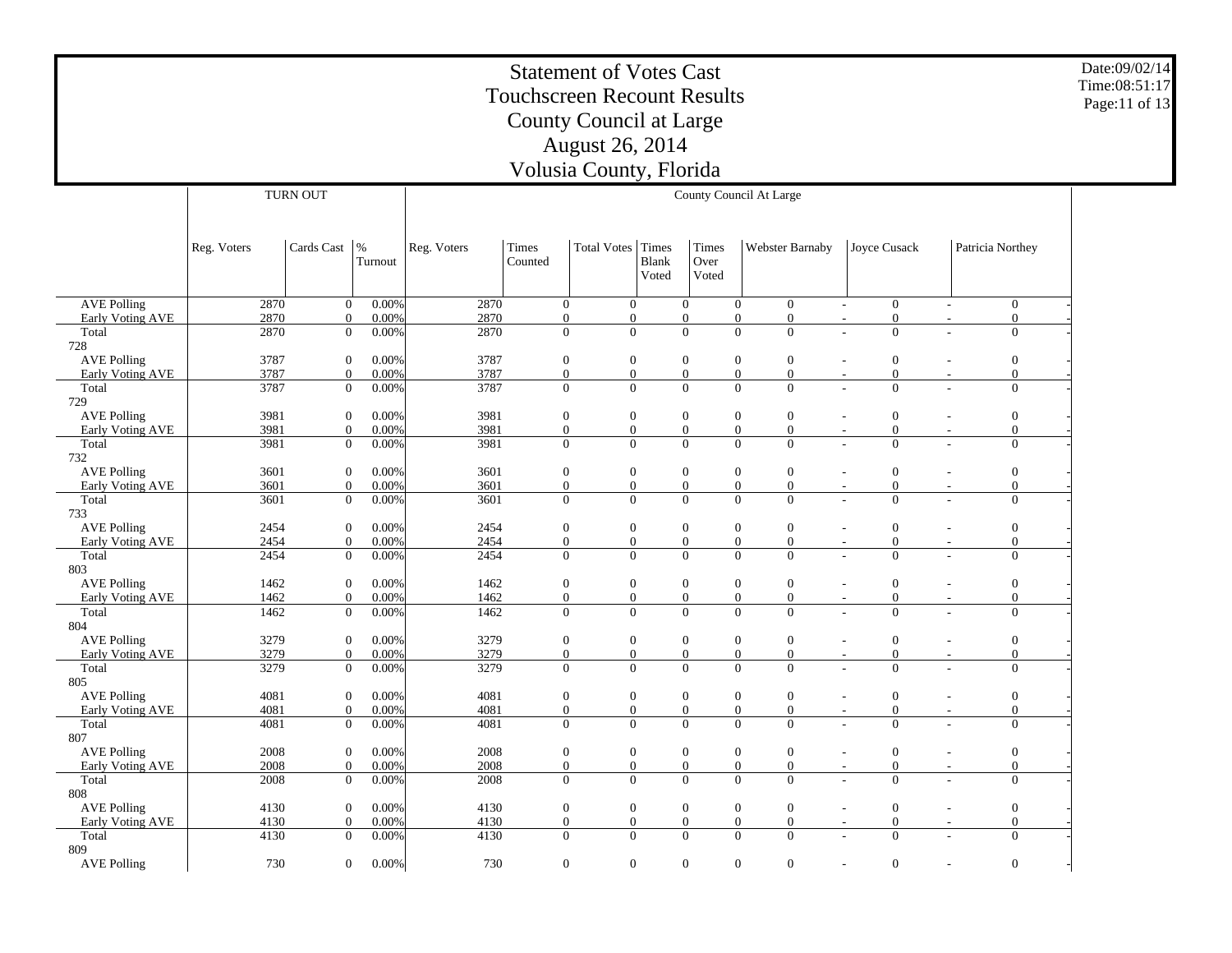Date:09/02/14 Time:08:51:17Page:12 of 13

|                                        |              | <b>TURN OUT</b>                  |                |              |                                      |                                      |       |                                      | County Council At Large                                                |                                    |                                              |                                |                                      |       |
|----------------------------------------|--------------|----------------------------------|----------------|--------------|--------------------------------------|--------------------------------------|-------|--------------------------------------|------------------------------------------------------------------------|------------------------------------|----------------------------------------------|--------------------------------|--------------------------------------|-------|
|                                        |              |                                  |                |              |                                      |                                      |       |                                      |                                                                        |                                    |                                              |                                |                                      |       |
|                                        |              |                                  |                |              |                                      |                                      |       |                                      |                                                                        |                                    |                                              |                                |                                      |       |
|                                        | Reg. Voters  | Cards Cast                       | $\frac{9}{6}$  | Reg. Voters  | Times                                | <b>Total Votes</b>                   | Times | Times                                | Webster Barnaby                                                        |                                    | Joyce Cusack                                 |                                | Patricia Northey                     |       |
|                                        |              |                                  | Turnout        |              | Counted                              |                                      | Blank | Over                                 |                                                                        |                                    |                                              |                                |                                      |       |
|                                        |              |                                  |                |              |                                      |                                      | Voted | Voted                                |                                                                        |                                    |                                              |                                |                                      |       |
|                                        |              |                                  |                |              |                                      |                                      |       |                                      |                                                                        |                                    |                                              |                                |                                      |       |
| <b>Early Voting AVE</b><br>Total       | 730<br>730   | $\mathbf{0}$<br>$\overline{0}$   | 0.00%<br>0.00% | 730<br>730   | $\mathbf{0}$<br>$\overline{0}$       | $\mathbf{0}$<br>$\overline{0}$       |       | $\overline{0}$<br>$\overline{0}$     | $\boldsymbol{0}$<br>$\boldsymbol{0}$<br>$\overline{0}$<br>$\theta$     |                                    | $\boldsymbol{0}$<br>$\sim$<br>$\overline{0}$ | $\overline{\phantom{a}}$<br>÷. | $\mathbf{0}$<br>$\overline{0}$       |       |
| 810                                    |              |                                  |                |              |                                      |                                      |       |                                      |                                                                        |                                    |                                              |                                |                                      |       |
| <b>AVE Polling</b>                     | 1636         | $\mathbf{0}$                     | 0.00%          | 1636         | $\boldsymbol{0}$                     | $\boldsymbol{0}$                     |       | $\boldsymbol{0}$                     | $\boldsymbol{0}$<br>$\mathbf{0}$                                       |                                    | $\boldsymbol{0}$                             | $\overline{a}$                 | $\boldsymbol{0}$                     |       |
| Early Voting AVE                       | 1636         | $\boldsymbol{0}$                 | 0.00%          | 1636         | $\boldsymbol{0}$                     | $\boldsymbol{0}$                     |       | $\boldsymbol{0}$                     | $\boldsymbol{0}$<br>$\boldsymbol{0}$                                   |                                    | $\boldsymbol{0}$                             | $\overline{a}$                 | $\boldsymbol{0}$                     |       |
| Total                                  | 1636         | $\mathbf{0}$                     | 0.00%          | 1636         | $\mathbf{0}$                         | $\overline{0}$                       |       | $\mathbf{0}$                         | $\overline{0}$<br>$\overline{0}$                                       |                                    | $\overline{0}$                               | L.                             | $\overline{0}$                       |       |
| 812                                    |              |                                  |                |              |                                      |                                      |       |                                      |                                                                        |                                    |                                              |                                |                                      |       |
| <b>AVE Polling</b>                     | 2532         | $\mathbf{0}$                     | 0.00%          | 2532         | $\boldsymbol{0}$                     | $\boldsymbol{0}$                     |       | $\mathbf{0}$                         | $\mathbf{0}$<br>$\mathbf{0}$                                           |                                    | $\boldsymbol{0}$                             | $\overline{\phantom{a}}$       | $\mathbf{0}$                         |       |
| <b>Early Voting AVE</b>                | 2532         | $\boldsymbol{0}$                 | 0.00%          | 2532         | $\boldsymbol{0}$                     | $\boldsymbol{0}$                     |       | $\boldsymbol{0}$                     | $\boldsymbol{0}$<br>$\boldsymbol{0}$                                   |                                    | $\boldsymbol{0}$                             | $\overline{a}$                 | $\boldsymbol{0}$                     |       |
| Total                                  | 2532         | $\mathbf{0}$                     | 0.00%          | 2532         | $\mathbf{0}$                         | $\overline{0}$                       |       | $\overline{0}$                       | $\overline{0}$<br>$\overline{0}$                                       |                                    | $\overline{0}$                               | L.                             | $\mathbf{0}$                         |       |
| 813                                    |              |                                  |                |              |                                      |                                      |       |                                      |                                                                        |                                    |                                              |                                |                                      |       |
| <b>AVE Polling</b>                     | 1736<br>1736 | $\mathbf{0}$<br>$\boldsymbol{0}$ | 0.00%<br>0.00% | 1736<br>1736 | $\boldsymbol{0}$<br>$\boldsymbol{0}$ | $\boldsymbol{0}$<br>$\boldsymbol{0}$ |       | $\boldsymbol{0}$<br>$\boldsymbol{0}$ | $\mathbf{0}$<br>$\boldsymbol{0}$<br>$\overline{0}$<br>$\boldsymbol{0}$ |                                    | $\boldsymbol{0}$<br>$\boldsymbol{0}$         | $\overline{\phantom{a}}$       | $\boldsymbol{0}$<br>$\boldsymbol{0}$ |       |
| Early Voting AVE<br>Total              | 1736         | $\mathbf{0}$                     | 0.00%          | 1736         | $\overline{0}$                       | $\overline{0}$                       |       | $\overline{0}$                       | $\overline{0}$<br>$\overline{0}$                                       |                                    | $\overline{0}$                               | $\overline{a}$<br>L.           | $\mathbf{0}$                         |       |
| 814                                    |              |                                  |                |              |                                      |                                      |       |                                      |                                                                        |                                    |                                              |                                |                                      |       |
| <b>AVE Polling</b>                     | 2514         | $\boldsymbol{0}$                 | 0.00%          | 2514         | $\boldsymbol{0}$                     | $\boldsymbol{0}$                     |       | $\boldsymbol{0}$                     | $\boldsymbol{0}$<br>$\boldsymbol{0}$                                   |                                    | $\boldsymbol{0}$                             |                                | $\boldsymbol{0}$                     |       |
| Early Voting AVE                       | 2514         | $\mathbf{0}$                     | 0.00%          | 2514         | $\boldsymbol{0}$                     | $\boldsymbol{0}$                     |       | $\boldsymbol{0}$                     | $\boldsymbol{0}$<br>$\boldsymbol{0}$                                   |                                    | $\overline{0}$<br>$\sim$                     | $\overline{\phantom{a}}$       | $\boldsymbol{0}$                     |       |
| Total                                  | 2514         | $\mathbf{0}$                     | 0.00%          | 2514         | $\mathbf{0}$                         | $\overline{0}$                       |       | $\overline{0}$                       | $\overline{0}$<br>$\Omega$                                             |                                    | $\theta$                                     |                                | $\mathbf{0}$                         |       |
| 816                                    |              |                                  |                |              |                                      |                                      |       |                                      |                                                                        |                                    |                                              |                                |                                      |       |
| <b>AVE Polling</b>                     | 1812         | $\mathbf{0}$                     | 0.00%          | 1812         | $\boldsymbol{0}$                     | $\boldsymbol{0}$                     |       | $\boldsymbol{0}$                     | $\boldsymbol{0}$<br>$\overline{0}$                                     | $\sim$                             | $\boldsymbol{0}$                             | $\overline{a}$                 | $\boldsymbol{0}$                     |       |
| Early Voting AVE                       | 1812         | $\mathbf{0}$                     | 0.00%          | 1812         | $\boldsymbol{0}$                     | $\boldsymbol{0}$                     |       | $\boldsymbol{0}$                     | $\boldsymbol{0}$<br>$\boldsymbol{0}$                                   | $\overline{\phantom{a}}$           | $\boldsymbol{0}$                             | $\overline{\phantom{a}}$       | $\boldsymbol{0}$                     |       |
| Total                                  | 1812         | $\mathbf{0}$                     | 0.00%          | 1812         | $\overline{0}$                       | $\overline{0}$                       |       | $\overline{0}$                       | $\overline{0}$<br>$\overline{0}$                                       |                                    | $\overline{0}$                               | ÷.                             | $\mathbf{0}$                         |       |
| 901                                    |              |                                  |                |              |                                      |                                      |       |                                      |                                                                        |                                    |                                              |                                |                                      |       |
| <b>AVE Polling</b><br>Early Voting AVE | 2134<br>2134 | $\mathbf{0}$<br>$\overline{0}$   | 0.00%<br>0.00% | 2134<br>2134 | $\boldsymbol{0}$<br>$\boldsymbol{0}$ | $\mathbf{0}$<br>$\boldsymbol{0}$     |       | $\mathbf{0}$<br>$\boldsymbol{0}$     | $\mathbf{0}$<br>$\mathbf{0}$<br>$\boldsymbol{0}$                       |                                    | $\boldsymbol{0}$<br>$\boldsymbol{0}$         |                                | $\boldsymbol{0}$<br>$\boldsymbol{0}$ |       |
| Total                                  | 2134         | $\theta$                         | 0.00%          | 2134         | $\overline{0}$                       | $\mathbf{0}$                         |       | $\overline{0}$                       | $\boldsymbol{0}$<br>$\mathbf{0}$<br>$\Omega$                           | $\overline{\phantom{a}}$           | $\Omega$                                     | $\overline{\phantom{a}}$<br>÷  | $\overline{0}$                       |       |
| 902                                    |              |                                  |                |              |                                      |                                      |       |                                      |                                                                        |                                    |                                              |                                |                                      |       |
| <b>AVE Polling</b>                     | 3616         | $\overline{0}$                   | 0.00%          | 3616         | $\boldsymbol{0}$                     | $\boldsymbol{0}$                     |       | $\mathbf{0}$                         | $\mathbf{0}$<br>$\mathbf{0}$                                           |                                    | $\boldsymbol{0}$                             | $\overline{\phantom{a}}$       | $\mathbf{0}$                         |       |
| Early Voting AVE                       | 3616         | $\overline{0}$                   | 0.00%          | 3616         | $\boldsymbol{0}$                     | $\boldsymbol{0}$                     |       | $\boldsymbol{0}$                     | $\overline{0}$<br>$\boldsymbol{0}$                                     |                                    | $\overline{0}$<br>$\overline{\phantom{a}}$   | $\overline{\phantom{a}}$       | $\mathbf{0}$                         |       |
| Total                                  | 3616         | $\mathbf{0}$                     | 0.00%          | 3616         | $\overline{0}$                       | $\mathbf{0}$                         |       | $\overline{0}$                       | $\overline{0}$<br>$\mathbf{0}$                                         |                                    | $\overline{0}$                               | $\overline{a}$                 | $\mathbf{0}$                         |       |
| 903                                    |              |                                  |                |              |                                      |                                      |       |                                      |                                                                        |                                    |                                              |                                |                                      |       |
| <b>AVE Polling</b>                     | 3461         | $\mathbf{0}$                     | 0.00%          | 3461         | $\boldsymbol{0}$                     | $\boldsymbol{0}$                     |       | $\boldsymbol{0}$                     | $\boldsymbol{0}$<br>$\boldsymbol{0}$                                   | $\overline{\phantom{a}}$           | $\boldsymbol{0}$                             |                                | $\boldsymbol{0}$                     |       |
| Early Voting AVE                       | 3461         | $\overline{1}$                   | 0.03%          | 3461         | $\mathbf{1}$                         | $\mathbf{1}$                         |       | $\mathbf{0}$                         | $\boldsymbol{0}$<br>$\boldsymbol{0}$                                   | 0.00%                              |                                              | 1 100.00%                      | $\mathbf{0}$                         | 0.00% |
| Total                                  | 3461         | $\mathbf{1}$                     | 0.03%          | 3461         | $\mathbf{1}$                         | $\mathbf{1}$                         |       | $\overline{0}$                       | $\overline{0}$<br>$\overline{0}$                                       | 0.00%                              |                                              | 1 100.00%                      | $\mathbf{0}$                         | 0.00% |
| 904<br><b>AVE Polling</b>              | 3495         | $\boldsymbol{0}$                 | 0.00%          | 3495         | $\boldsymbol{0}$                     | $\boldsymbol{0}$                     |       | $\boldsymbol{0}$                     | $\boldsymbol{0}$<br>$\boldsymbol{0}$                                   |                                    | $\boldsymbol{0}$                             |                                | $\boldsymbol{0}$                     |       |
| Early Voting AVE                       | 3495         | $\overline{0}$                   | 0.00%          | 3495         | $\mathbf{0}$                         | $\mathbf{0}$                         |       | $\overline{0}$                       | $\mathbf{0}$<br>$\overline{0}$                                         | $\overline{\phantom{a}}$<br>$\sim$ | $\boldsymbol{0}$                             | $\overline{a}$<br>$\sim$       | $\mathbf{0}$                         |       |
| Total                                  | 3495         | $\overline{0}$                   | 0.00%          | 3495         | $\overline{0}$                       | $\overline{0}$                       |       | $\overline{0}$                       | $\overline{0}$<br>$\Omega$                                             |                                    | $\overline{0}$                               | L.                             | $\overline{0}$                       |       |
| 907                                    |              |                                  |                |              |                                      |                                      |       |                                      |                                                                        |                                    |                                              |                                |                                      |       |
| <b>AVE Polling</b>                     | 3123         | $\overline{0}$                   | 0.00%          | 3123         | $\overline{0}$                       | $\boldsymbol{0}$                     |       | $\boldsymbol{0}$                     | $\boldsymbol{0}$<br>$\mathbf{0}$                                       |                                    | $\boldsymbol{0}$                             | $\overline{a}$                 | $\boldsymbol{0}$                     |       |
| Early Voting AVE                       | 3123         | $\mathbf{0}$                     | 0.00%          | 3123         | $\mathbf{0}$                         | $\mathbf{0}$                         |       | $\mathbf{0}$                         | $\overline{0}$<br>$\mathbf{0}$                                         |                                    | $\overline{0}$                               | $\overline{a}$                 | $\mathbf{0}$                         |       |

 $\overline{\phantom{0}}$